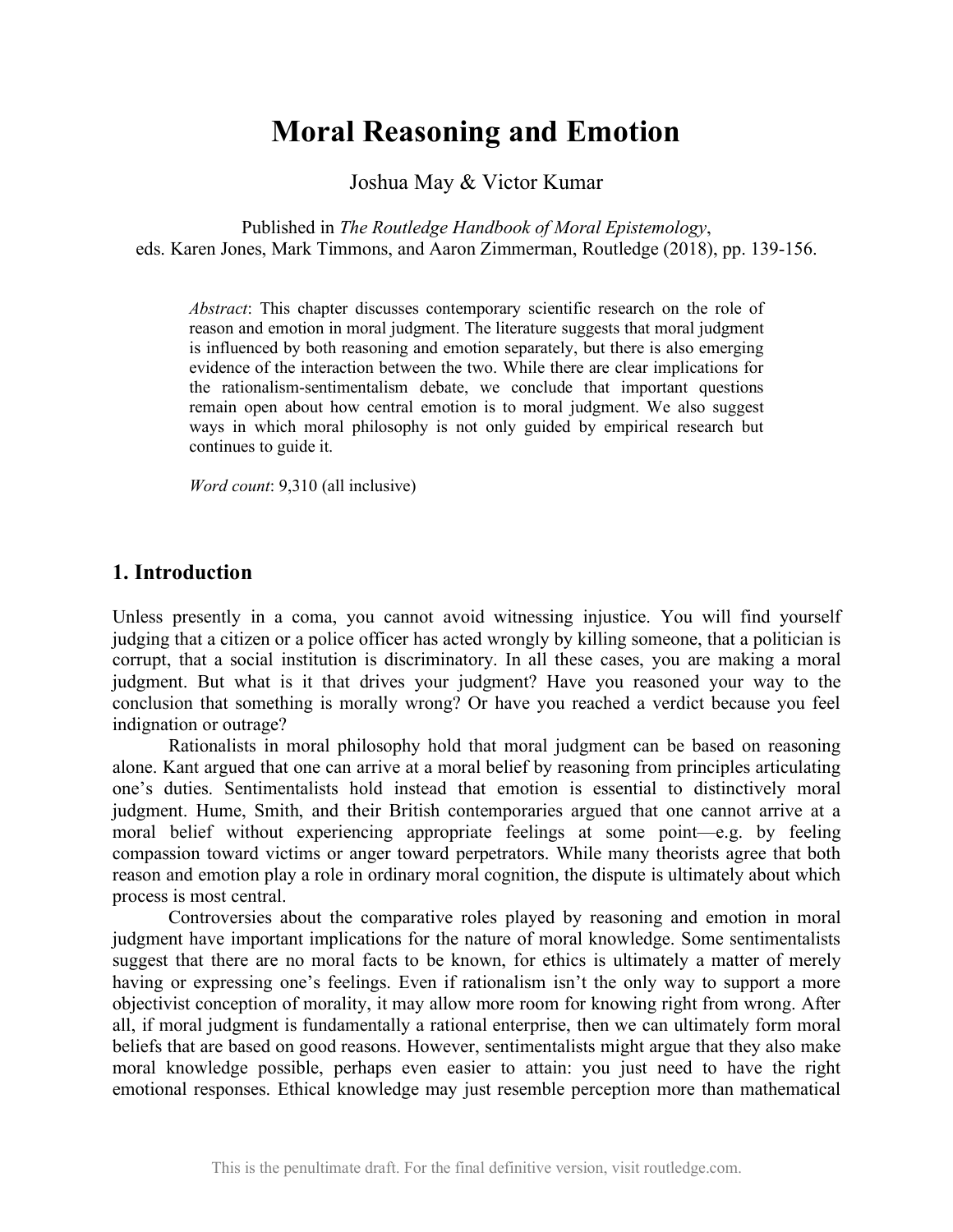reasoning. Such theoretical disputes also impact several practical questions about how to resolve moral disagreements, possess ethical wisdom, or even build a robot capable of making genuine moral judgments. Do the morally inept just need to be more compassionate or angry? Or do we become ethically wise by reasoning better, by freeing ourselves of cognitive biases that make us overconfident, inconsistent, wishful thinkers who neglect base rates?

The debate between rationalists and sentimentalists is partly an empirical one. Philosophers in centuries past addressed the debate by drawing on the understanding of the mind available at that time. However, there is now a large and growing body of rigorous empirical research in cognitive science that promises to shed new light on the psychological and neurological mechanisms underlying moral judgment.

To interpret empirical research on moral judgment, we need to adopt at least a provisional distinction between reasoning and emotion. It's tempting to assume that reasoning is always conscious or that reasoning is the only psychological process that involves information processing. Neither of these assumptions is useful. Quite a bit of reasoning is unconscious and many if not all emotions involve information processing. The assumption that reasoning is always conscious stacks the deck in favor of sentimentalism, while the assumption that only reasoning involves information processing stacks it in favor of rationalism. We will attempt to contrast reason and emotion in a more neutral way: *emotional processing* involves states that are inherently affective or valenced; *reasoning* is an inferential process that forms new beliefs on the basis of existing ones. While reason and emotion may be distinct, they can be intimately bound together, as when feelings facilitate inference. Accordingly, as we'll see, it's difficult to empirically pry apart reason and emotion to determine which is more fundamental or essential to moral cognition.

In this chapter, we review the state of play in contemporary research on moral judgment in cognitive science, formulate hypotheses about where this research is heading, and unpack its philosophical significance. We canvass evidence that moral judgment is influenced by both reasoning and emotion separately, but we also examine emerging evidence of the interaction between the two. Throughout the chapter, we discuss the implications of this body of evidence on the rationalism-sentimentalism debate and ultimately conclude that important questions remain open about how central emotion is to moral judgment. We also suggest ways in which moral philosophy is not only guided by empirical research but continues to guide it.

# **2. Reasoning**

The paradigm of reasoning is conscious and deliberate (Haidt 2001; Paxton et al. 2011). You calculate your portion of the dinner bill by applying the principles of arithmetic; you lie awake at night deliberating about how to pitch the proposal in the board meeting; you stare at the gizmo and run through all the possibilities of what might be causing it to malfunction. In such cases, you're consciously aware of your reasoning and of at least some of the steps and principles applied.

Reasoning can most certainly be unconscious as well. Suppose ten days ago you resolved to avoid Mr. Williams, and upon seeing him today in the lobby you immediately jump behind a wall to avoid being detected. Or suppose you're watching a film, apparently passively, and the first fifteen minutes include no dialogue but merely ambiguous social interactions and facial expressions; you find yourself suspecting there is a checkered romantic history between the two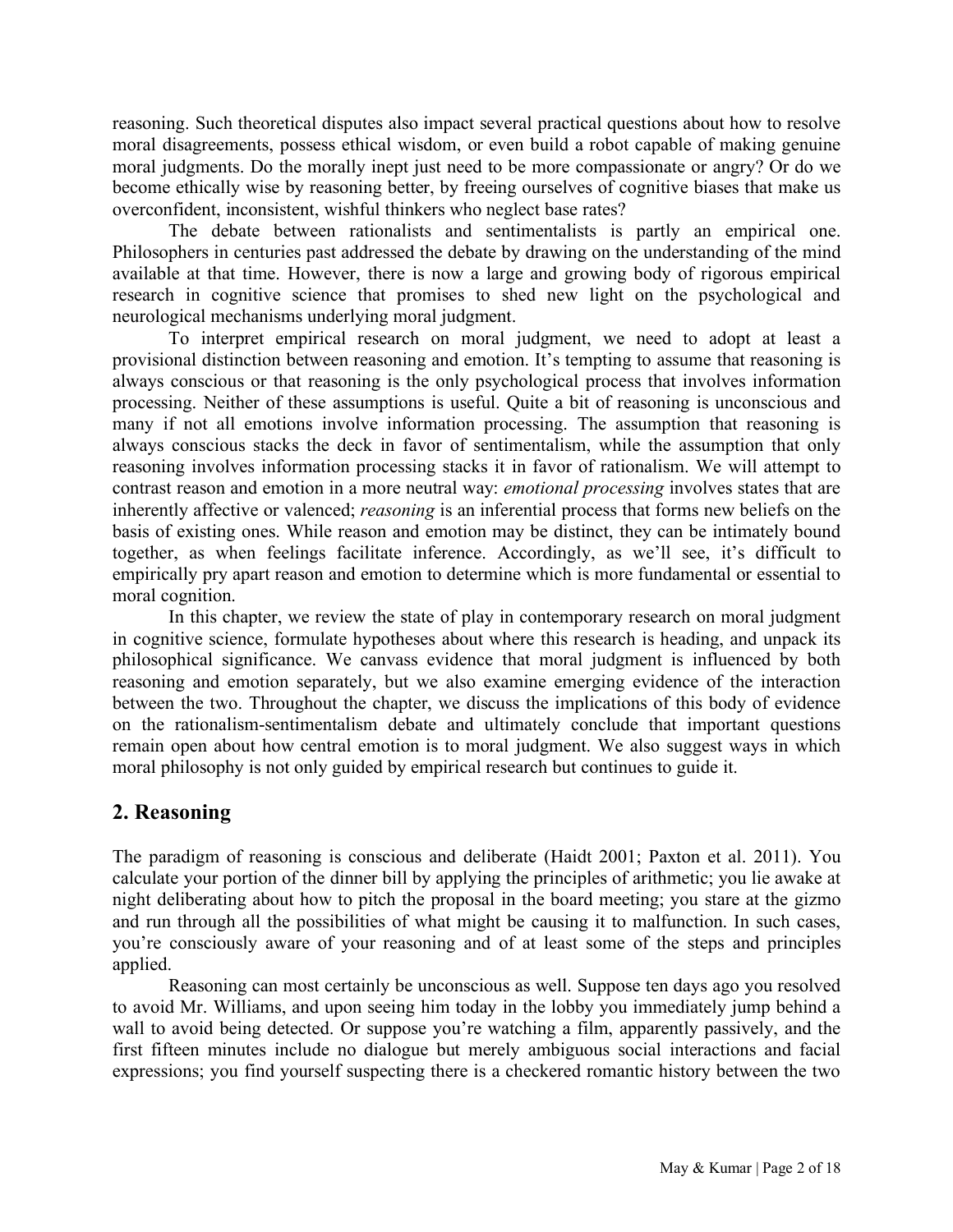characters. These examples require inference, but the reasoning is automatic and largely unconscious.

Like other forms of cognition, moral judgment seems to involve both implicit and explicit reasoning. This is likely a consequence of our dual process minds. We have two general systems for information processing: one is faster, more automatic, and perhaps based on fairly rigid heuristics; the other is slower, more controlled, and less constrained by heuristics (Kahneman 2011; cf. Railton 2014; Kumar 2017b). Automatic processing is more efficient, since it's fast and uses fewer resources, but controlled processing is more flexible (Greene 2014). Our minds presumably evolved this dual process architecture in order to allow for both advantages. However, a dual-processing architecture may not be required to capture the distinction between conscious and unconscious moral reasoning (Kennett & Fine 2009; Mikhail 2011).

#### *2.1 Conscious Reasoning*

We now have ample evidence that moral cognition likewise exhibits a duality in the types of cognitive processes that generate it. The most prominent tool for empirically probing moral judgment involves sacrificial dilemmas in which one is effectively asked whether the needs of the many outweigh those of the few. In the famous trolley scenarios, often one is supposed to imagine that an individual has the opportunity to save five innocent people from impending death but at the cost of the death of one innocent person. The protagonist can either let the five die or sacrifice the one. Participants are asked to report which choice they believe is morally appropriate.

A growing amount of evidence suggests that as various factors change so do our modes of moral thinking. Consider the contrast between two famous trolley cases. In *Switch*, an individual in the vignette can throw a switch to divert a train from killing five innocent people but then it will kill one innocent person on a side-track. The vast majority of people from various countries and cultures believe it's morally acceptable to sacrifice the one and save the five (Hauser et al. 2007; Mikhail 2011). However, most people do not believe it's morally permissible to sacrifice the one if he must be pushed in the way of the train in order to stop it, as in the *Footbridge* case. Neuroimaging indicates that distinct areas of the brain are more active when evaluating such personal versus impersonal dilemmas (Greene 2014). In impersonal dilemmas like Switch, where we simply weigh up the outcomes (one death is better than five), there's greater activation of brain areas generally involved with calculative reasoning and working memory, especially the dorsolateral prefrontal cortex (DLPFC). This appears to be moral thinking that's more controlled than automatic. When evaluating personal dilemmas, such as Footbridge, we consider that the protagonist must get more physically involved in bringing about one death to prevent five. This involves greater activity in brain areas generally associated with more automatic and emotional processing, particularly the ventral medial prefrontal cortex (VMPFC).

Now, it's quite controversial what kinds of moral intuitions are being measured here. Greene argues that the controlled processes generally lead to characteristically utilitarian moral intuitions concerned with promoting the greater good, while the automatic processes lead to nonutilitarian (e.g. deontological) intuitions concerned with avoiding up-close and personal harm. Other researchers argue that the dilemmas really contrast reasoning about intuitive versus counterintuitive moral dilemmas (Kahane et al. 2012) and that the "utilitarian" choice does not reflect impartial concern for maximizing welfare (Kahane et al. 2015). What's clear, though, is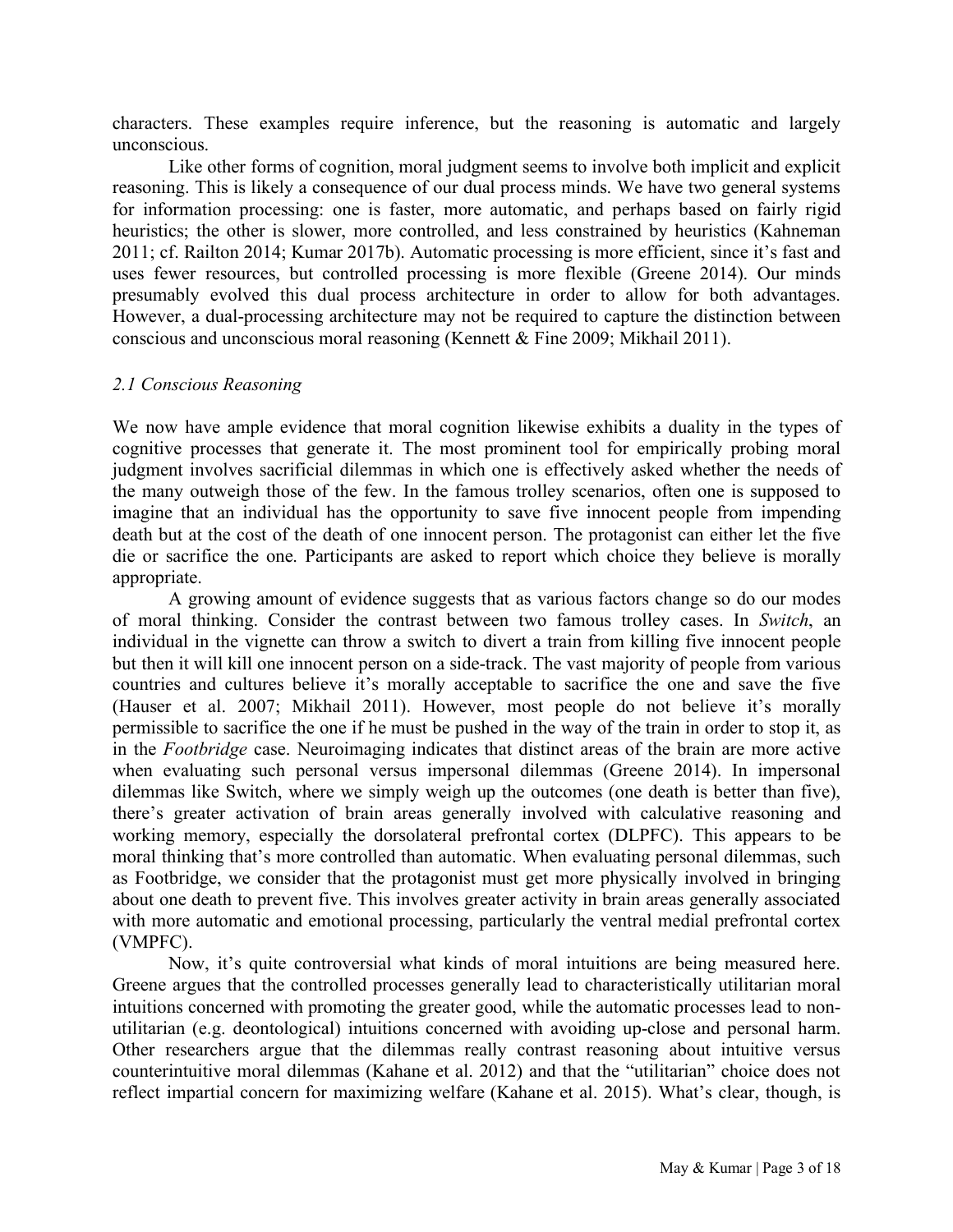that there is some neurophysiological evidence for the independently plausible claim that the cognitive processes in moral cognition can be either automatic or controlled.

Other research might seem to suggest that conscious moral reasoning is causally impotent. Moral judgments may be driven primarily by automatic intuitions while deliberate reasoning is merely post hoc rationalization, used to justify what one already believes on intuitive grounds (Haidt 2001). Consider, for example, evaluating a so-called "harmless taboo violation," such as eating an already dead dog, cleaning a toilet with your national flag, or passionately kissing your sibling. When participants are presented with brief descriptions of such scenarios, they often think they are immoral but struggle to explain why—they're in a state of *moral dumbfounding* (Haidt et al. 1993). As Haidt puts it, one is like a "lawyer trying to build a case rather than a judge searching for the truth" (2001: 814).

There are several reasons why moral dumbfounding does not undermine the existence of moral reasoning. First, one's inability to articulate a justification for one's moral belief doesn't rule out that one arrived at it by unconscious reasoning or computation (Dwyer 2009). Further research does suggest that taboo violations are seen as causing harm, including long-term psychological damage (Royzman et al. 2009; Royzman et al. 2015). Of course you will be dumbfounded when an experimenter challenges your quite reasonable assumption that there is any harm to eating a deceased pet. Ordinarily, this act would bring pet lovers a great deal of psychological harm or distress.

There are also a number of different ways in which consciously controlled reasoning can influence moral judgment. Automatic and implicit racial biases, for example, can be deliberately suppressed or even eliminated (see discussion in Kennett & Fine 2009). When making snap judgments, many of us are more prone to misidentify a tool as a gun when held by a black man rather than a white man. However, there is some evidence that one can become less susceptible to such biases by consciously thinking "Whenever I see a Black face on the screen, I will think the word, *safe*" (Stewart and Payne 2008: 1336). While the relevant studies on implicit bias don't clearly measure moral judgments, other experiments do. For example, more reflective people provide more "utilitarian" responses to sacrificial moral dilemmas, and judgments are further modulated by the strength of an argument and the length of time allowed for deliberation (e.g. Paxton et al. 2011; for discussion of further studies, see Greene 2014: 704).

#### *2.2 Unconscious Reasoning*

Moral psychology used to emphasize the kind of conscious reasoning that we articulate when justifying a moral judgment (Kohlberg 1973). The focus of research in this area has rightly widened in response to evidence that a surprising amount of moral thinking is automatic, implicit, and unconscious. Instead of asking participants to justify moral beliefs about a particular case, researchers now focus on patterns of intuitive responses to hypothetical moral dilemmas in order to reveal the structure of moral cognition. However, contrary to some accounts (e.g. Haidt 2001), these unconscious processes can be quite sophisticated. And this may provide good grounds on which to count it as a form of reasoning (Horgan & Timmons 2007; Mallon & Nichols 2010; Mikhail 2011).

One important element to survive the shift in focus is the historically (and legally) foundational contrast between an *intentional action* and an *accident*. For example, we are more inclined to condemn poisoning a coworker by mixing a deadly white substance into his coffee when it's done purposefully rather than accidentally. Moreover, the consequences are not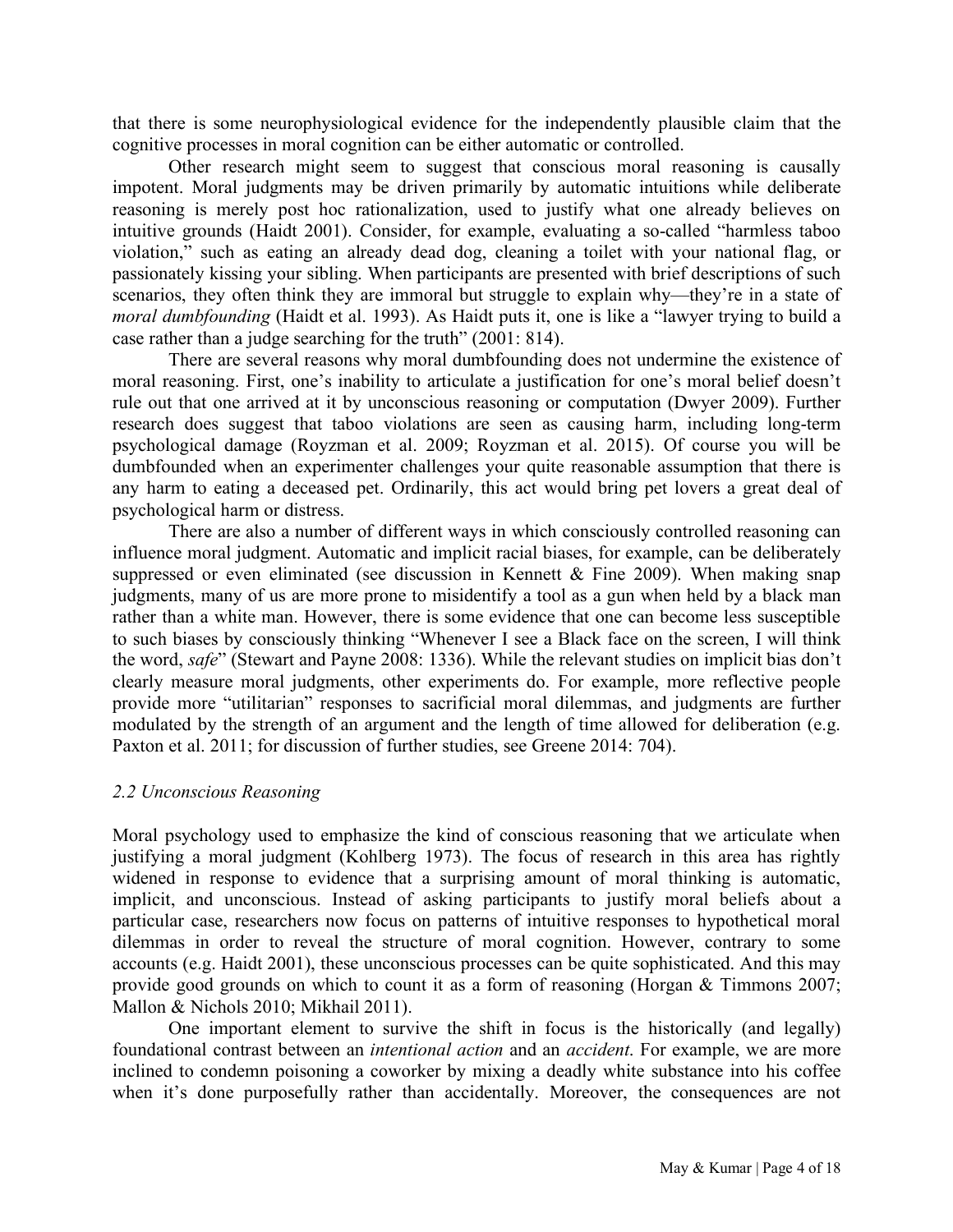entirely paramount here, even when evaluating the morality of the individual's action and not her motives or character. For example, many people think the protagonist's action is wrong so long as she intended harm, even if she didn't in fact inflict any, because what she took to be arsenic was only sugar (Young et al. 2007). It seems "no harm, no foul" only applies when harm fails to result from an *accidental* risk of damage. Studies using brain imaging and stimulation suggest that these relatively automatic judgments employ brain areas associated with perceiving others' mental states, particularly the right temporal parietal junction (Young et al. 2007; Young et al. 2010). Indeed, some researchers claim that this capacity for "mind perception" is essential to all moral judgment (Gray, Young, & Waytz 2012).

There are certainly other computational elements of moral cognition as well. In one experiment, participants judged a battery of moral dilemmas that varied along three dimensions: whether an outcome arose from an *action* or omission, an *intention* or side-effect, and through bodily *contact* or at a distance (Cushman et al. 2006). Each factor tended to affect people's moral judgments, but participants weren't always able to consciously identify them. Further studies and meta-analyses confirm that a variety of moral responses are reliably influenced, even if only slightly, by these factors across various cultures (see e.g. Hauser et al. 2007; May 2014b; Feltz & May 2017).

Even if we can sometimes later identify the relevant factors affecting our earlier moral judgments, plausibly their initial influence on moral judgment is largely unconscious. Of course, if a moral dilemma is particularly complex or one's consideration of it drawn out, one may be consciously aware of some inferential steps leading to the moral judgment. But ordinary experience and rigorous empirical evidence suggest that some moral beliefs are generated by rapid inference even about relatively simply scenarios. Some theorists suggest moral cognition in many ways resembles knowledge of a language in being underwritten by largely automatic, yet complex, computations in the brain (Dwyer 2009; Mikhail 2011). Studies in cognitive neuroscience are beginning to identify the brain regions involved in moral competence, which include neural structures independently correlated with our efforts to rapidly discern the intentions of others and the casual effects of actions (Young et al. 2007; Crockett 2013; Yoder & Decety 2014).

Evidence for relatively unconscious moral reasoning isn't limited to unrealistic trolley scenarios. Some of the studies already cited measure participants' reactions to more ordinary situations, such as drowning and overdosing (e.g. Cushman et al. 2006). Studies of rationalization and motivated reasoning also reveal rapid and unconscious moral reasoning. For example, in a series of clever experiments (e.g. Batson et al. 1999), participants had to assign a rewarding task or benefit to either themselves or a stranger. If given the choice in public, many participants opted for a fair procedure, such as flipping a coin, for determining who was to receive the benefit. However, when allowed to employ this procedure in private, participants overwhelmingly assigned themselves the benefit, at rates much greater than chance (around 90%). Clearly there was some fiddling of the flip or fudging of the results. This is evidence of a motivation to merely appear moral without bearing the costs of actually being moral—a kind of egoistic "moral hypocrisy" that many people fail to recognize in themselves.

More interesting for our purposes is that those who flipped the coin, yet disregarded its dictates, appeared to rationalize their behavior. They rated their assignment as significantly *more moral* than those who simply chose not to flip and just assigned themselves the benefit. Albeit self-deceived and relatively unconscious, this is *reasoning* ("motivated reasoning") that leads to a change in moral belief (see May 2018). Such studies reveal that even if rationalism is true,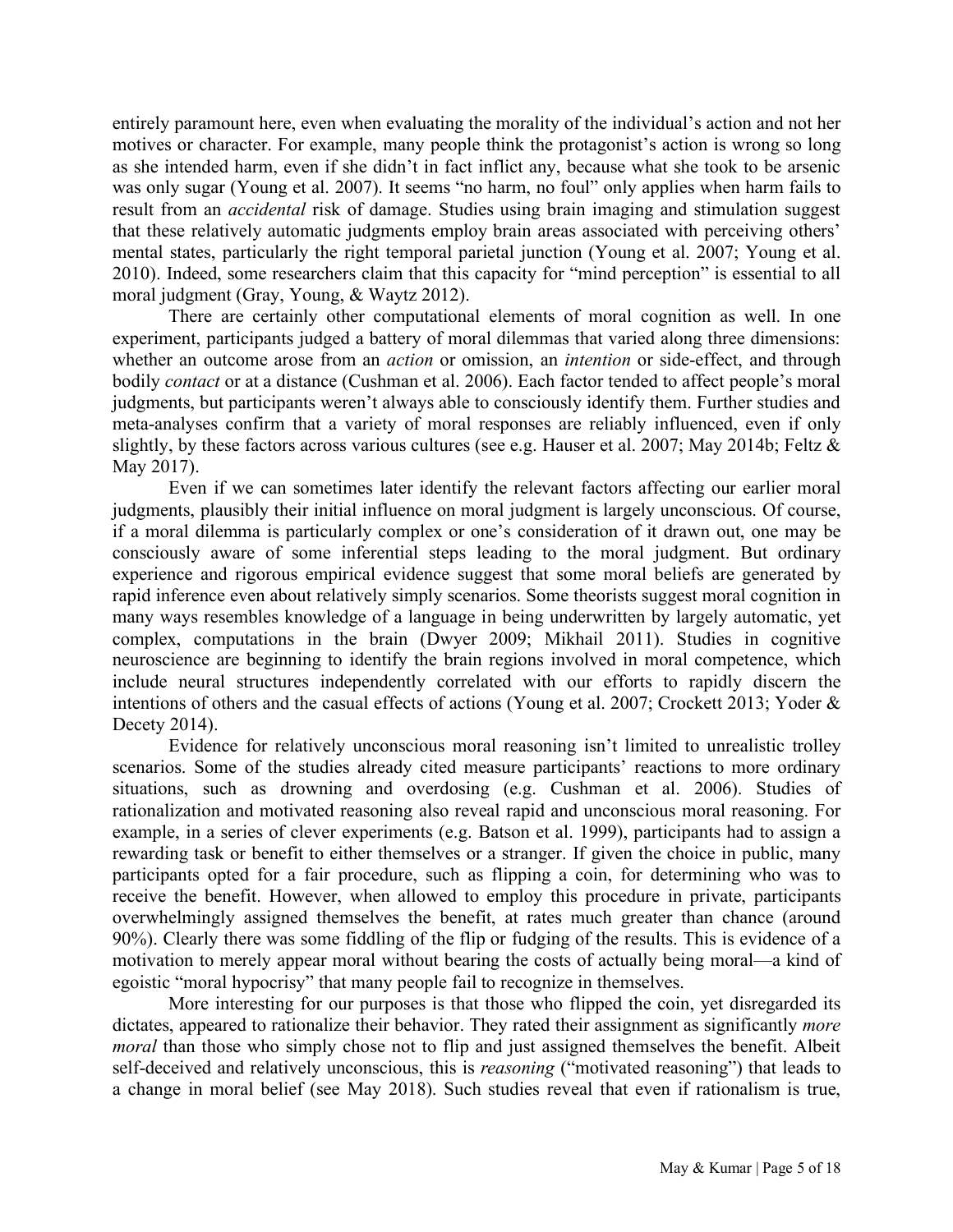moral judgment isn't necessarily "rational" (cf. Greene 2008). Moral reasoning is susceptible to biases that can debunk the judgments it produces, at least once we recognize the influence of these biases (see Kumar and May forthcoming).

Of course, sentimentalists might attempt to ground unconscious moral cognition in emotional processing. Perhaps, for example, reasoning about a person's motives depends ultimately on the more emotional aspects of sympathy or empathy. There is at best a fine line between affectively valenced information processing and unconscious reasoning about motives and consequences. Extant evidence may not be sufficiently fine-grained to favor one of these accounts.

# **3. Emotion**

According to Hume, Smith and their philosophical heirs, empathy is an essential foundation of moral judgment. Reasoning may be required to discern the consequences of an act, but one can't make a distinctively *moral* judgment if one is incapable of feeling some semblance of the pain or pleasure caused by the act. In this context, "empathy" denotes the emotional capacity to imaginatively project oneself into another person's situation and feel what they feel. It is because you feel bad when you imagine the pain of a victim that you are led to condemn the person who harmed her. According to some sentimentalists, however, other emotional capacities aside from empathy are implicated in moral thought (Nichols 2004; Prinz 2007; Kauppinen 2013). We feel anger toward those who violate a moral norm, even if we do not empathize with the victim, even when the crime is victimless. We feel contempt toward those who presume an air of authority that is illegitimate. We feel disgust toward people who commit crimes against "nature," but also toward dishonest lawyers and hypocritical politicians.

Moral judgment is, of course, partly evaluative rather than entirely descriptive. And many philosophers and psychologists have long held that human values are in some sense "grounded in" emotion. Anti-realists in ethics hold that emotions are used to paint the world with value, much as one's visual experiences are used to paint the world with color. Psychologists since the 1980s have thought that emotion is "the currency of value" in the brain or the vehicle it employs to represent what's good or bad. So there is good reason to explore whether there is any empirical evidence for the idea that emotions play a distinctive role in moral judgment. We will begin by examining relatively indirect evidence and then turn to more direct evidence for this sentimentalist idea.

## *3.1 Indirect Evidence*

The idea that emotions are implicated in moral judgment is reinforced by evolutionary and developmental considerations. Arguably, the evolutionary roots of morality lie in emotion (Kumar and Campbell ms). For example, we feel sympathy or concern for many of our fellow humans and this is what underlies values that enjoin care and discourage harm. Individuals who lack properly functioning emotions are said to exhibit disorders in moral agency. Psychopathy is a developmental disorder that is characterized in part by diminished sympathy and guilt and dysfunction in the VMPFC and amygdala. Besides being cruel and callous, psychopaths appear to show deficits in moral judgment. In some studies, psychopaths are unable to reliably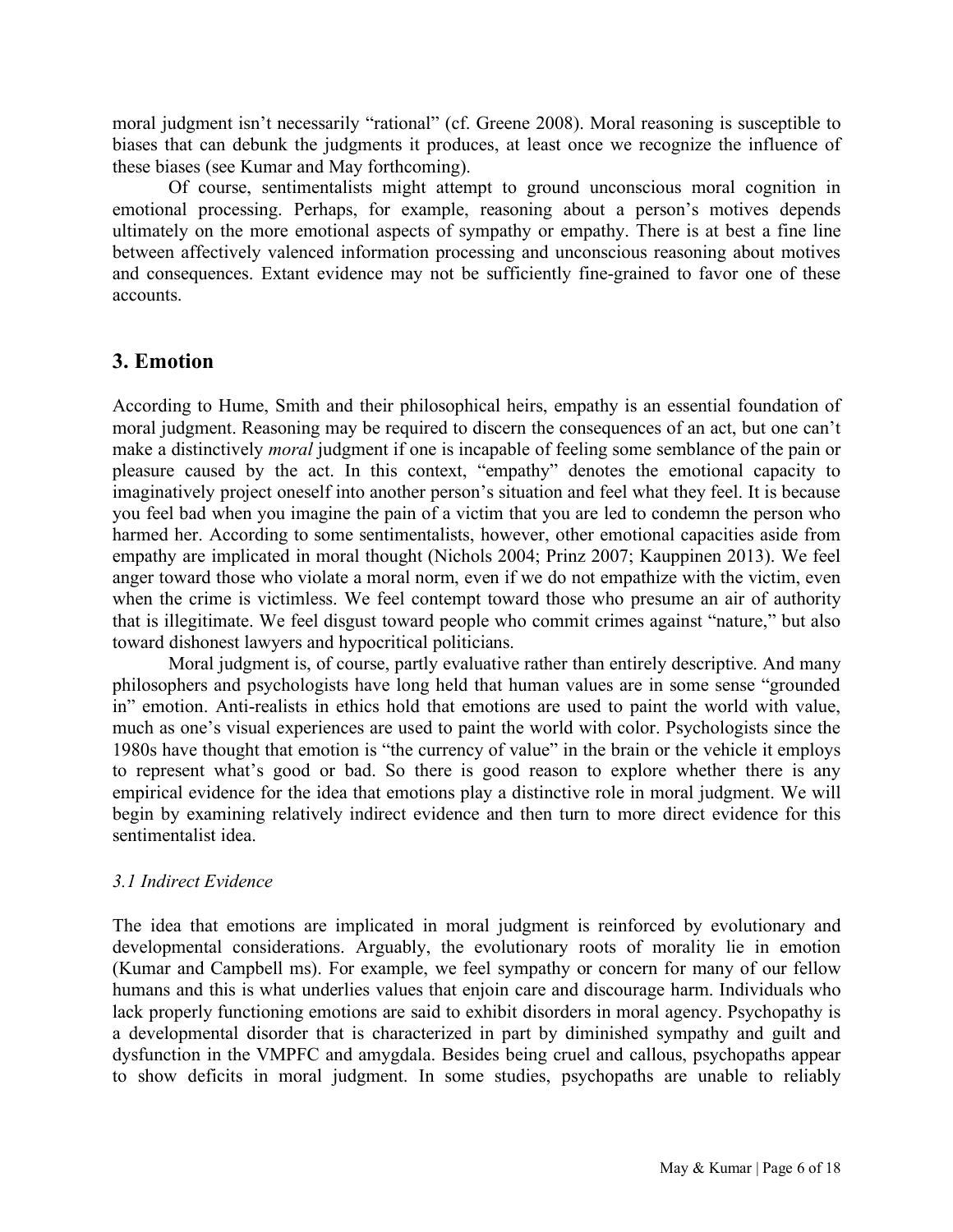distinguish between violations of moral norms and violations of mere convention (Blair 1995, 1997, Blair et al. 1995; cf. Aharoni et al. 2012).

However, the roots of psychopathy lie in childhood, which means that emotional deficits may disrupt only the development, not deployment, of moral judgment (see Kumar 2016a). So, even if we accept a developmental link between emotion and valuation, rationalists might still deny that emotions play a role in mature moral judgment. What non-psychopaths retain may simply be a capacity for moral reasoning that is shaped in development by emotion. In support of this idea, patients who suffer from damage to the VMPFC in adulthood engage in anti-social behavior that is in some ways similar to psychopaths' behavior, but they do not exhibit the same apparent deficits in moral judgment (Saver and Damasio 1991; Taber-Thomas *et al*. 2014; Roskies 2003). Emotions, then, may not be as essential to the proximate causes of moral judgment as experiences of color are to color judgments (May 2018). To get clear on whether emotion plays a more integral role, we must turn to experimental evidence that targets occurrent moral cognition.

As noted earlier, some research suggests that conscious reasoning exerts little influence on moral judgment. People can readily offer reasons for their judgments, but in some cases the judgment is automatic and the reasons are only articulated after the fact. It's worth repeating that this does not show that reasoning is inert, since automatic moral judgments may be based on unconscious reasoning, perhaps from the very factors one uses to defend the judgments when pressed after the fact. However, in some cases, it may be that emotions generate automatic moral judgments that aren't (also) grounded in reasoning. In Haidt's studies of moral dumbfounding, some participants condemn actions that are apparently harmless but disgusting or emotionally evocative in other ways. Yet they maintain these judgments even when their verbal grounds for condemnation are impugned by the facts of the case as it's described. It is generally thought that affective states are a common source of automatic heuristics that generate an immediate and intuitive judgment in a number of domains, not only in ethics (Damasio 1994; Greene 2014; Railton 2014). Thus it may be emotion more than unconscious reasoning that leads participants to judge that it is wrong to have sex with one's sibling, to eat the family pet after it has been killed, to clean the toilet with the country flag.

Some moral violations seem emotionally evocative, but are there any more decisive reasons to believe that emotions are at play in moral evaluation? Neurophysiological evidence promises to shed light on this issue, since neuroscientists have identified several areas of the brain that have been independently correlated with the expression and experience of emotion. When participants are presented with sacrificial moral dilemmas that are personal rather than impersonal, neuroimaging shows activity in VMPFC, along with more ancient areas of the brain underlying emotion, like the amygdala and the insular cortex.

Still, this neuroscientific evidence doesn't guarantee that emotions are a cause of moral judgments. Even if we can reasonably draw "reverse inferences" from brain activation to mental process, it may be that emotions are not "upstream" of moral judgment. There are two other live possibilities. First, it may be that conscious or unconscious reasoning generates moral judgments, and that these judgments then produce emotional responses "downstream." Second, it may be that some morally salient events elicit emotions, but this emotional process runs in parallel and does not influence moral judgment (the two are elements of distinct "tributaries"). More direct experimental evidence is needed to distinguish these hypotheses. This evidence promises to reveal whether or not the automatic, unconscious information processing that underlies moral judgment is affectively valenced.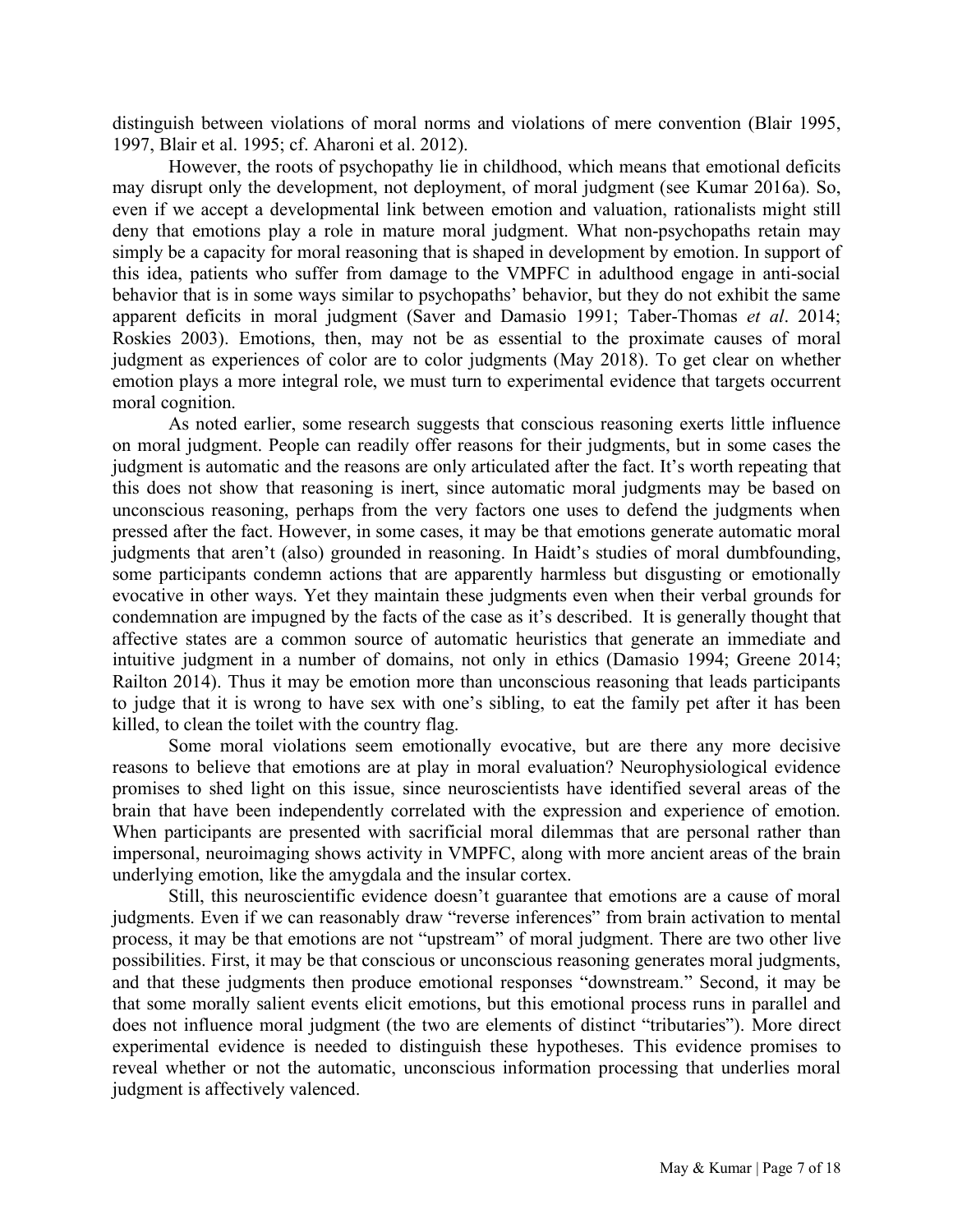#### *3.2 Direct Evidence*

Manipulation studies provide an attractive methodology for studying whether emotions are upstream of moral judgment, not just implicated in or correlated with moral development. In these studies, psychologists directly or indirectly induce emotion in participants and explore whether this changes their moral judgments relative to control groups whose emotional states have not been manipulated.

So far, manipulation studies have made most use of disgust, in part because it is often easier and ethically more acceptable to induce disgust in participants (rather than, say, anger). A range of studies seems to suggest that participants tend to make more severe negative moral judgments when they are asked to sit at a messy desk, exposed to a foul odor, or presented with a disgusting short film (Schnall et al. 2008), when they are primed to feel disgust by given the opportunity to use hand soap (Helzer & Pizarro 2011), and when they are hypnotized to feel disgust at the mention of certain neutral words (Wheatley and Haidt 2005). A few manipulation studies have also induced anger by asking participants to listen to unpleasant music (Seidel and Prinz 2013a, 2013b). These studies find too that inducing negative emotional states makes moral judgments slightly more severe.

However, some have recently argued that the effect of incidental disgust on moral judgments is slight, inconsistent, and prone to replication failure (e.g. Mallon & Nichols 2010; May 2014a; Huebner 2015). A recent meta-analysis of manipulation studies employing disgust confirms this interpretation (Landy and Goodwin 2015). These criticisms suggest that ordinary people are not as prone to simple emotional manipulation as researchers initially suggested. If someone makes you feel disgust by exposing you to a foul odor, you are not likely to judge that some entirely unrelated activity is morally more objectionable than you otherwise would have thought. This should be reassuring. Whether reasoning or emotion underlies moral judgment, the evidence does not support the cynical view that ordinary moral thought is suffused with irrationality (May 2018).

Thus far, incidental emotions do not seem to exert a significant influence on moral judgment. However, there is better evidence that integral emotions are central to moral thought, where "integral" emotions are those that are elicited by the object of moral evaluation itself, rather than by incidental conditions like foul odors. We will focus on disgust, since this has been the subject of manipulation studies reviewed above and since many philosophers are skeptical about disgust's value in moral thought (see, e.g., Nussbaum 2004; Kelly 2011).

One category that reliably elicits disgust involves so-called "purity" violations. For example, conservatives are especially likely to experience disgust in response to what they regard as sexually deviant behavior (Inbar et al. 2009). But liberals also regard some issues as matters of purity. Moral vegetarians are likely to experience disgust at the sight and smell of meat (Rozin et al. 1997). In these cases, however, one might wonder whether disgust remains incidental (Inbar and Pizarro 2014). It's possible that the object of evaluation merely happens to be disgusting. Perhaps the properties that make killing and eating sentient creatures morally wrong are distinct from the properties that make it disgusting.

However, another body of evidence suggests that people respond with disgust to moral violations that are not otherwise disgusting (see Chapman and Anderson 2013 for review). Participants are asked to recall a recent disgusting event and also to report which emotions they feel toward various moral violations. In the bulk of these studies, participants associate disgust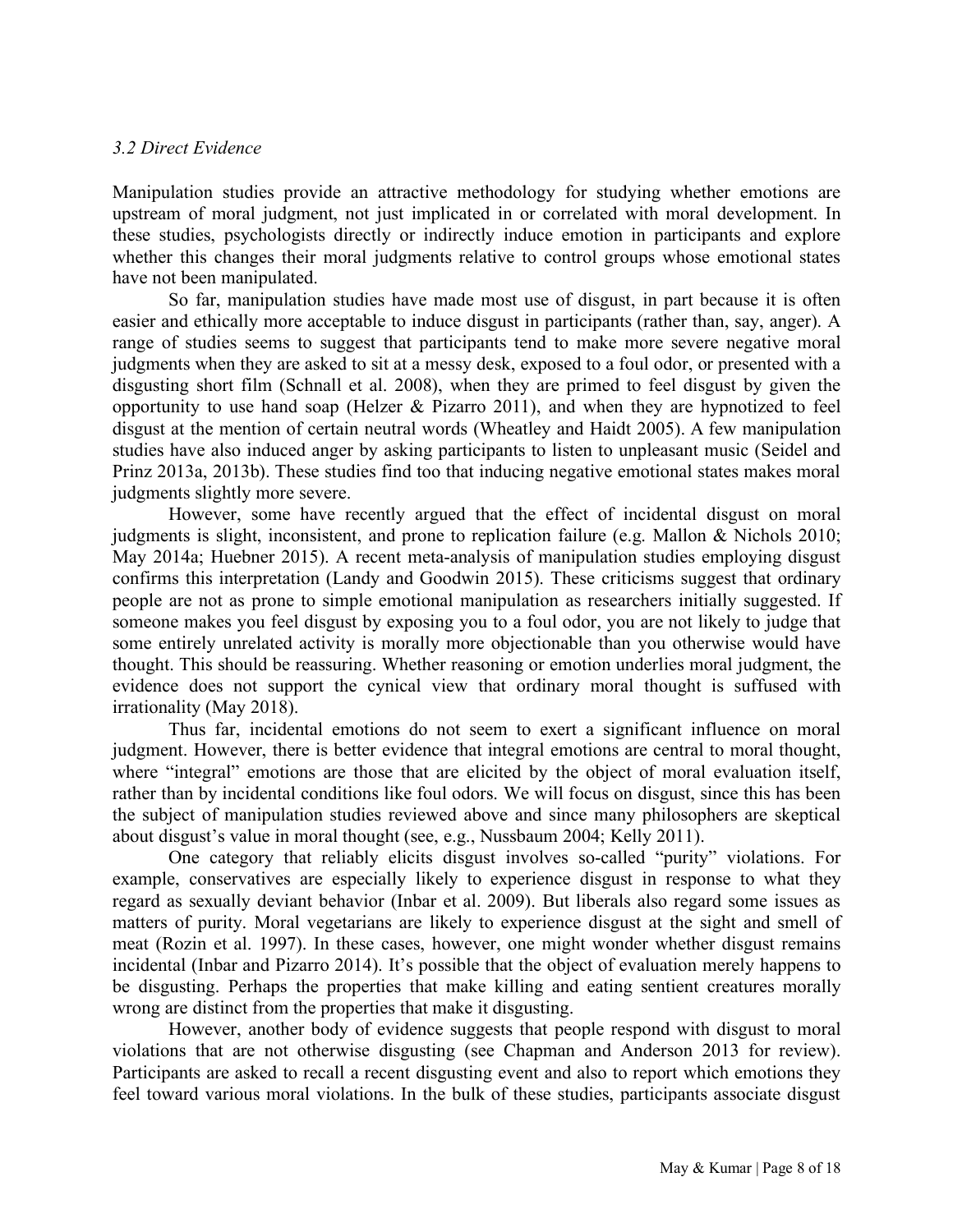not with bodily fluids or revolting food, primarily, but with moral violations, such as lying or taking advantage of an innocent person. The moral violations are generally instances of cheating, dishonesty, and exploitation (Kumar 2017a).

This evidence suggests that integral emotions, elicited by those properties of the object of evaluation that explain its wrongness, may play a role in moral judgment. You are disgusted by the hypocrisy of a politician and this is why you judge him negatively. However, while the evidence that moral violations elicit disgust is robust, the evidence that disgust produces moral judgment is not decisive. One reason is that the foregoing interpretation turns on a philosophical rather than scientific question about the nature of moral judgment. Are emotions concomitants of moral judgment? Or are they constitutive of moral judgment? Philosophers have recently argued that moral judgments consist in an emotional state, either wholly (Prinz 2007) or in part (Kumar 2016b). Empirical evaluation of sentimentalism turns in part on evaluating these philosophical theories about the nature of moral judgment.

It's commonly believed that sentimentalism enjoys a great deal of empirical support from recent empirical research. However, while there is suggestive indirect evidence for sentimentalism, direct evidence is much harder to find and turns on other, controversial positions in ethical theory. Still, the balance of evidence suggests that reasoning and emotions are implicated in moral judgment. Philosophers who wish to square their theories of moral thought with empirical evidence should therefore avoid extreme versions of rationalism or sentimentalism (see, e.g., Nichols 2004; Craigie 2011; Huebner 2015; Kumar 2016b). The result might resemble theories from the ancients, such as the Confucian philosopher Mencius (Morrow 2009). However, we retain the need to carry out the important project of discerning the relative roles played by emotion and reasoning in the development and deployment of moral cognition. Central to this project is understanding how reasoning and emotion interact in moral judgment.

## **4. Interaction**

We've seen that reasoning, whether implicit or explicit, can directly affect moral cognition apparently without being mediated by emotion. We've also encountered some evidence for the reverse: that emotion can affect moral judgment independent of reasoning. We'll now examine evidence that reasoning and emotion can interact to generate moral judgment.

## *4.1 Emotion affects Reasoning*

Some of the best evidence that emotions affect reasoning, even outside the domain of ethics, is the unfortunate phenomenon of motivated reasoning. Wishful thinking is a familiar example. A devoted fan of a sports team with a long track record of losses reasons that the team will win this game, because he wants it so badly to be true. A lover reasons that her partner hasn't cheated on her, despite the compelling evidence demonstrating otherwise, because she can't bear to accept the truth. A long-term cigarette smoker discounts the evidence that smoking tobacco causes cancer, because she'd otherwise have to give up her beloved habit.

Of course, sometimes reasoning is guided by a rather noble goal: to be accurate. One's reasoning is typically improved by triggering such motives, affecting the cognitive effort one puts into the reasoning, selecting optimal strategies for its success, and reducing cognitive biases. Overwhelming evidence, though, indicates that humans are often prone to having their reasoning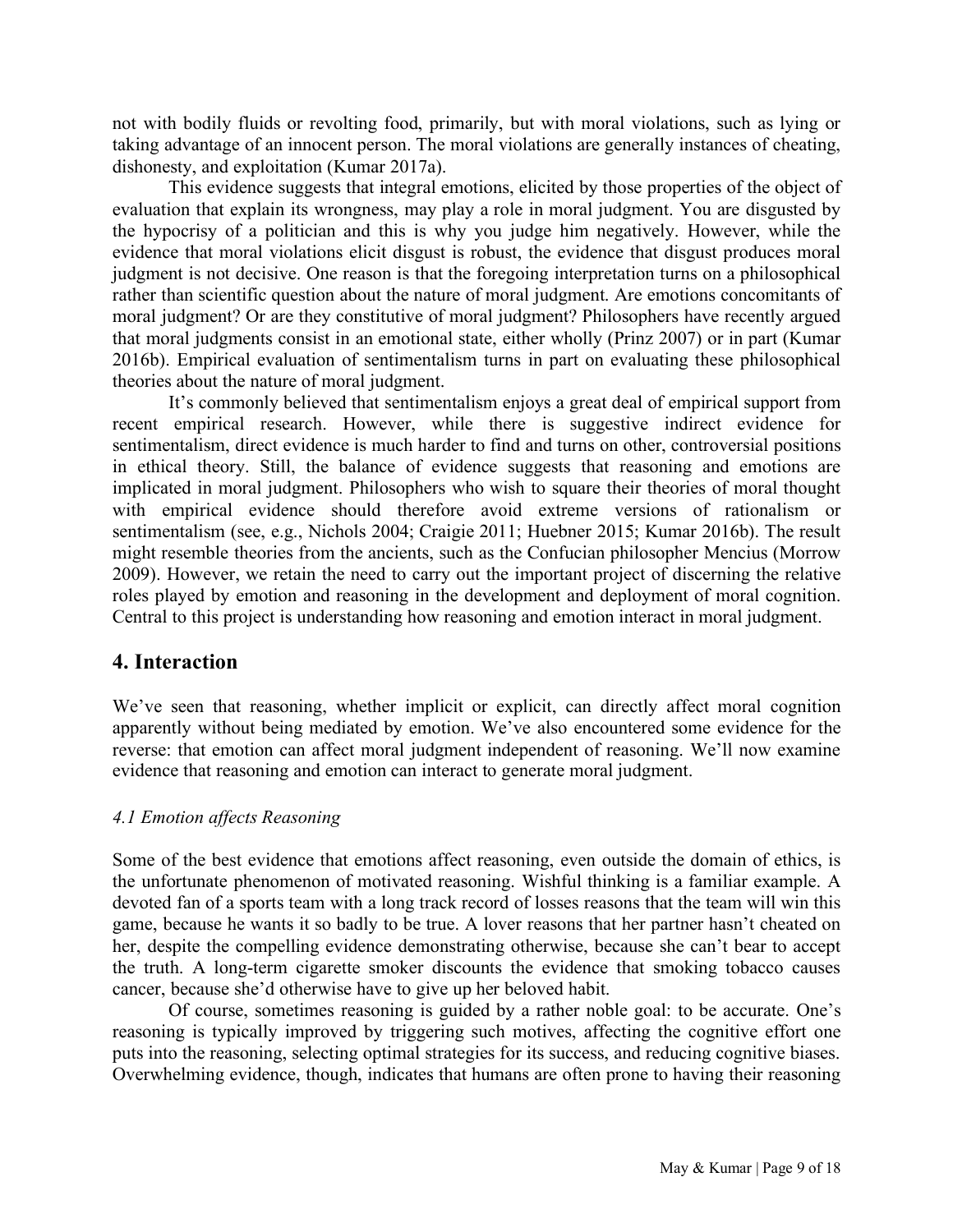guided by a variety of desires, motives, and goals (Kunda 1990), and sometimes emotions either constitute such motives or are intimately bound up with them.

While many experiments in the motivated reasoning literature do not specifically concern moral reasoning, some do. We already saw (in §2.2) that studies on *moral hypocrisy* suggest that when we take the self-interested—rather than fair—option, we often rationalize the behavior as somehow justifiable (e.g. Batson et al. 1999). This suggests that egoistic motives can guide one's moral reasoning so that the self-serving behavior doesn't seem so morally problematic.

When engaged in motivated reasoning, we don't necessarily believe whatever we want to believe. Rather, passions guide our reasoning in subtle ways toward the desired conclusion. Kunda writes that the evidence suggests that "people motivated to arrive at a particular conclusion attempt to be rational and to construct a justification of their desired conclusion that would persuade a dispassionate observer" (1990: 482-3). So, when one's reasoning is affected by a goal, this appears to be tempered by independent reasoning that isn't motivated by that goal.

Moreover, emotions often seem to guide reasoning in less problematic ways. We already saw this (in §3.1) when discussing damage to the VMPFC in adulthood. When these patients develop so-called "acquired sociopathy," their gut reactions to the pros and cons of possible choices are impaired, especially regarding choices with social or moral import. Because they lack the appropriate "somatic markers," their decision-making suffers, often leading to irrational, even immoral, decisions (Damasio 1994). As we saw, it's unclear whether such decision-making deficits are driven by impaired moral judgment (Roskies 2003). But many theorists draw on studies of those with VMPFC damage to argue for the general importance of emotions to prospective reasoning in domains that have little to do with morality.

So emotion seems to affect reasoning in both positive and negative ways. Damasio's work on somatic markers suggests that emotions *aid* reasoning, while some kinds of motivated reasoning suggest that emotions *corrupt* reasoning. At the very least, emotions seem to affect one's moral reasoning by directing one's attention toward or away from certain forms of evidence. Future work may clarify the ways in which emotion negatively influences moral reasoning and the ways in which it positively influences it.

#### *4.2 Reasoning affects Emotion*

While emotions can guide, and even corrupt, one's reasoning, sometimes the tables are turned: reasoning can directly alter emotional responses. In fact, we already saw evidence of this (in §2.1) with experiments suggesting that we can consciously overcome implicit biases or automatic responses to moral dilemmas, both of which arguably have affective components.

In addition, conscious reasoning can sometimes generate automatic responses (Saltzstein & Kasachkoff 2004; Craigie 2011). Disgust or outrage, for example, might be a consequence of reasoning to the conclusion that Colonel Mustard wrongfully killed innocent Professor Plum with an axe in the conservatory. Or consider learning a new skill, such as driving a car (Kennett & Fine 2009: 85), which takes conscious deliberate effort but is eventually automated and habitual. Though reasoning is a cognitive skill, not a motor ability, it is no different in this respect. It took effort to learn how to add and subtract numbers, but now you can do it without effort. Moral reasoning follows this same pattern. One can automatically judge to be immoral an instance of stealing, embezzlement, sexual assault, or incest, but some prior reasoning, whether conscious or unconscious, could have generated the judgment which is simply now being automatically deployed by searching in one's bank of moral norms (compare Nichols 2004).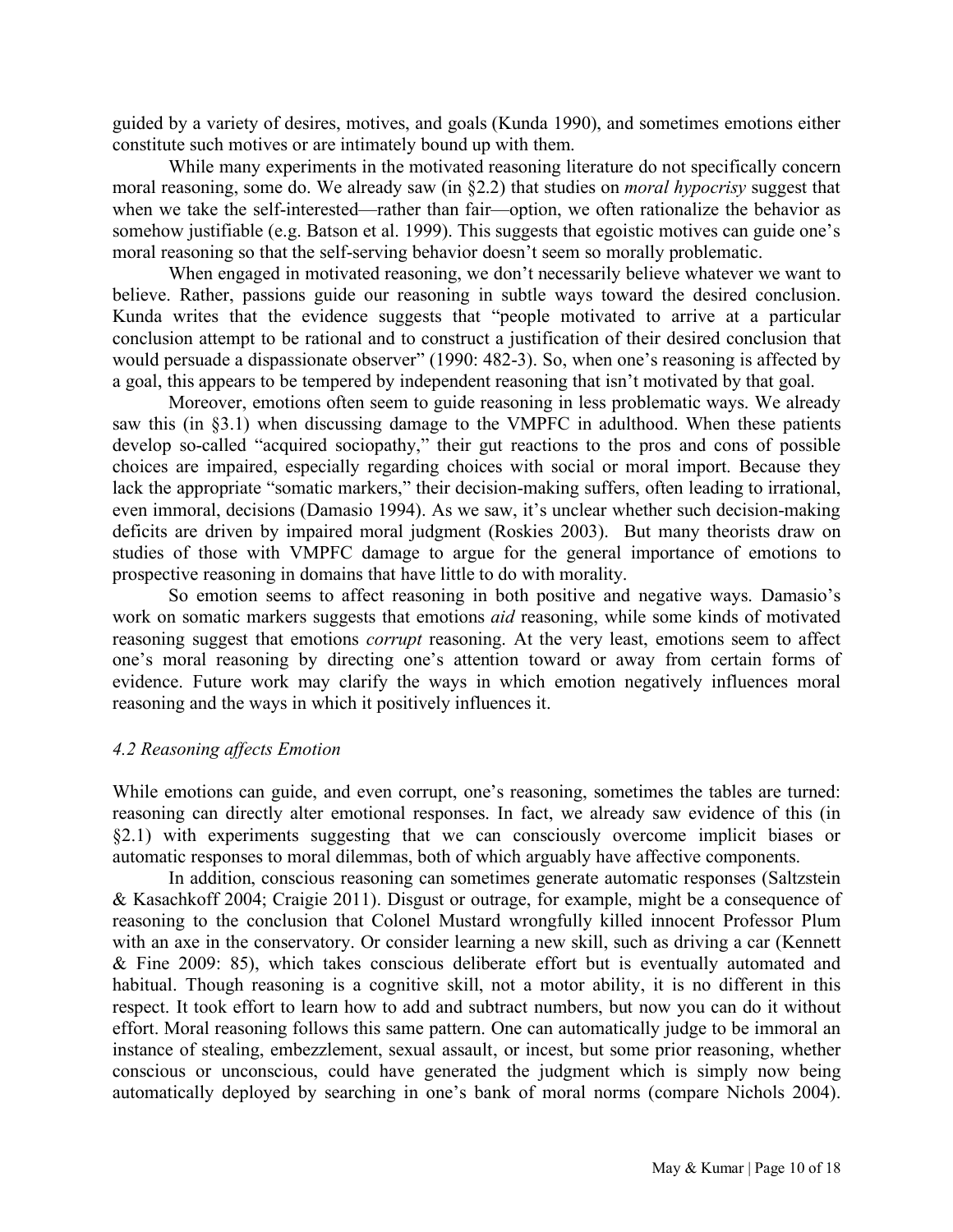Moreover, we deliberately monitor our automatic responses and attempt to adjust them to best meet our needs. This might be fruitfully analyzed as a kind of education or attunement (Railton 2014; Sauer 2017).

Of course, these automatic moral responses might not always be emotional, but studies on *moralization* suggest that reasoning can directly affect emotions in particular. Consider vegetarians who eliminate meat from their diets for primarily moral reasons, not because they believe a meatless diet is healthier. Empirical evidence suggests that these "moral vegetarians" become disgusted by eating meat (Rozin et al. 1997), and not because they are antecedently prone to feeling disgust (Fessler et al. 2003). Rather, it seems their visceral responses changed in light of their reasoned moral belief. Similarly, after decades of unearthing the power of the tobacco industry and the detrimental health effects of smoking, people in the United States and elsewhere now moralize this habit and business enterprise. They not only judge smoking unhealthy but condemn those who smoke or sell tobacco as morally dubious. Accordingly, Americans are now more disgusted by the habit than they were decades ago and moral condemnation of smoking is more highly correlated with disgust toward it than the belief that the practice is unhealthy (Rozin & Singh 1999). Again we have a case in which it seems that reasoning generated a moral belief that in turn changed a range of emotional responses. Of course, belief in the depravity of smoking or selling tobacco may owe some of its character or extent to emotions, such as anger toward those in the tobacco industry who tried to hide the link between smoking and cancer for financial reasons. But the change couldn't have been due to disgust alone, since that emotional response became prominent only after moral condemnation arose from the spread of this information.

## *4.3 The Interplay of Reasoning and Emotion*

We suspect that one of the most interesting and fruitful areas of future research on moral judgment will concern the interaction between reasoning and emotion in moral judgment. As we've seen, there is evidence that reasoning influences moral judgment, even if much of this reasoning is unconscious. There is also evidence that emotion influences moral judgment, even if much of this evidence is indirect. More recently, we've examined how reasoning affects emotion and vice versa. We suspect that there is also a rich interplay between reasoning and emotion. On this topic, a long history of philosophical reflection on moral thought has the potential to guide scientific research.

Consider the method of reflective equilibrium, famously popularized in ethics and political philosophy by John Rawls (1971) and others. Often, we find ourselves with a conflict between a moral principle and intuitions about concrete cases. For example, you may explicitly endorse a principle that permits free economic exchange between rational agents without exception. However, even when no coercion is present, you also feel outraged at those who would try to purchase slaves who "voluntarily" sell themselves or to charge inflated prices for food in communities recently devastated by a natural disaster. You come to realize that your principle permits various activities (voluntary slavery, price gouging) that are, intuitively, morally wrong. So, it seems, you must either abandon the principle as it stands or override your intuitions about the cases.

Philosophers engage in reflective equilibrium, but so do ordinary people, even if less frequently. We all grapple with resolving conflicts between our more general moral principles and our judgments about specific cases. One study shows that people will revise their belief in a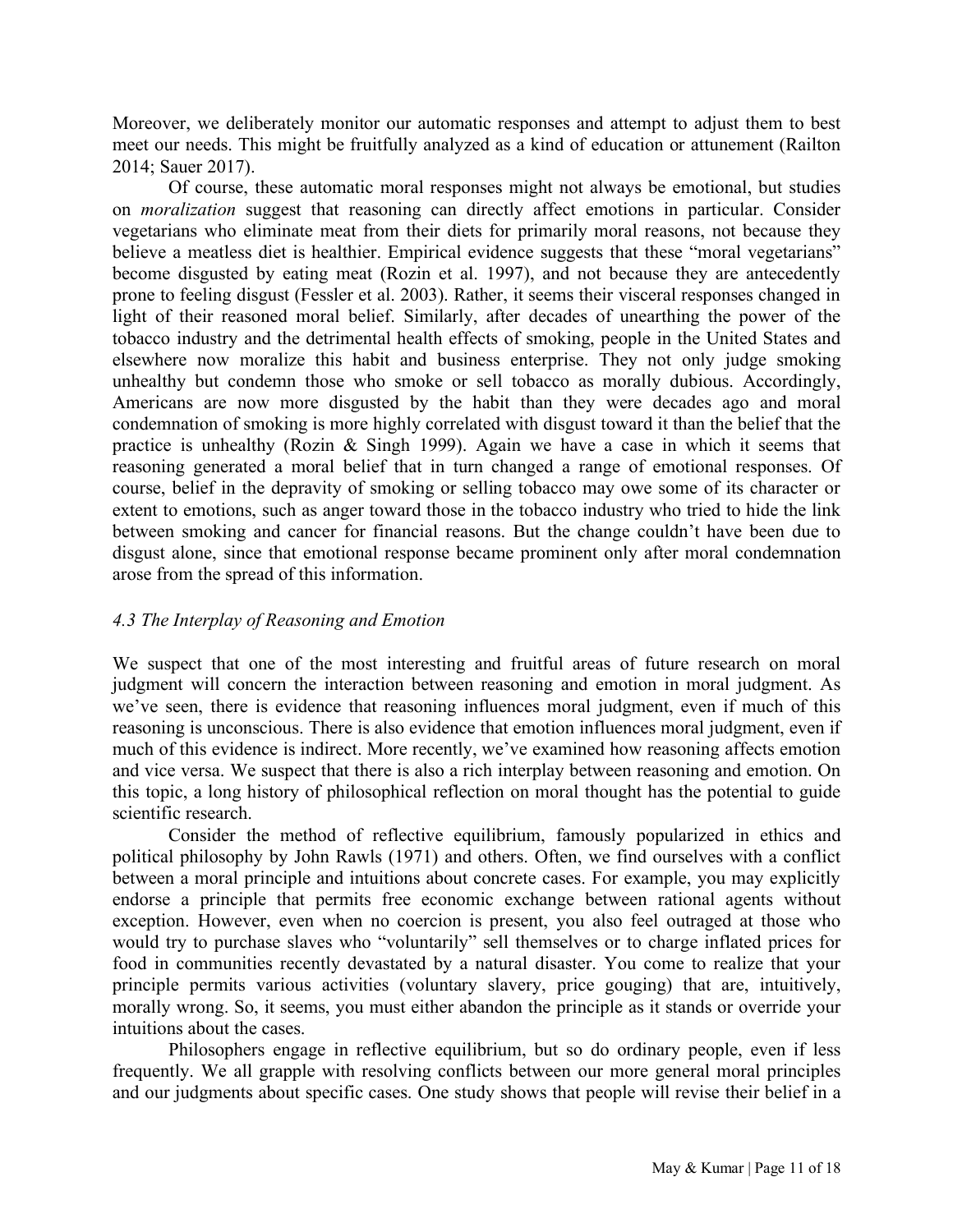general moral principle, or at least their credence in it, after considering a concrete counterexample (Horne et al. 2015). And this change was not temporary, but persisted for hours. The philosophical tool, it seems, has its roots in ordinary moral thinking.

What sorts of psychological process lead to greater reflective equilibrium? When intuition is guided by emotion, it seems that reasoning and emotion play off one another, in a way that's fitting for our dual process minds (Campbell and Kumar 2012). One feels emotionally that an activity is wrong. One consciously realizes that a moral principle one embraced in full generality permits that activity. One then feels a pressure for consistency, and several routes to restoring consistency are possible. First of all, one may use reasoning to suppress one's feelings. Or, if moral feelings are particularly strong, they may lead one to abandon the principle. Yet another possibility is that one's convictions and feelings are equally strong, and the pain of inconsistency leads one to conscious reasoning about how to revise or amend the principle in a way that renders it compatible with one's feelings.

Two examples illustrate the interplay between reasoning and emotion in reflective equilibrium. Many people have a powerful emotional aversion to incest. However, an increasing number of people also have liberal attitudes toward sex. They believe that sexual intercourse between two consenting adults is always morally permissible (with an exception perhaps covering cases of sexual exploitation where there is a large imbalance of power). In our experience teaching Haidt's famous incest case, many students react initially with disgust and judge that it is morally wrong for two siblings to have consensual sex. However, after reflecting on their own liberal principles, some students, wisely or unwisely, eventually suppress their emotional response and suggest that incest in this case is (or at least might be) morally permissible. A similar reaction has been experimentally demonstrated in participants who read an evolutionary explanation of the aversion to incest that is meant to undermine the relevant intuitive moral judgment (Paxton et al. 2011).

Sometimes, by contrast, emotions win the battle in our efforts to achieve reflective equilibrium. The recent revolution in attitudes toward homosexuality may be driven in part by empathy (Kumar ms). As many more gay people began living open and candid lives, straight people increasingly discovered that a friend or family member or colleague is gay. Since they were more able to empathize with these people, they were more likely to appreciate the harms they experienced. This has led a tide of people in America and similar countries to accept homosexuality and abandon principles inconsistent with this new attitude—e.g., principles that prohibit "unnatural" sexual behavior.

Richmond Campbell and Victor Kumar (2012) have mapped out the interplay between reasoning and emotion in a form of moral reasoning that is not captured by the traditional model of reflective equilibrium, what they call "consistency reasoning." In consistency reasoning, you discover a conflict not between a principle and a concrete case intuition, but between intuitions. You discover, in short, that you are not treating like cases alike. For example, most people are likely to judge that cruelty toward a domestic animal is wrong. However, many of these people eat meat products from factory farms, which inflict a similar level of cruelty on livestock. What could make the difference? Why is one activity wrong and the other permissible? It strikes many people that one must either revise one's negative feelings about animal cruelty or revise one's feelings about factory-farmed meat.

Such consistency reasoning isn't fit only for academics (Kumar and Campbell 2016; Campbell 2017). The inconsistencies one recognizes needn't involve abstract principles familiar only to philosophers. Moreover, there is empirical evidence that people engage in consistency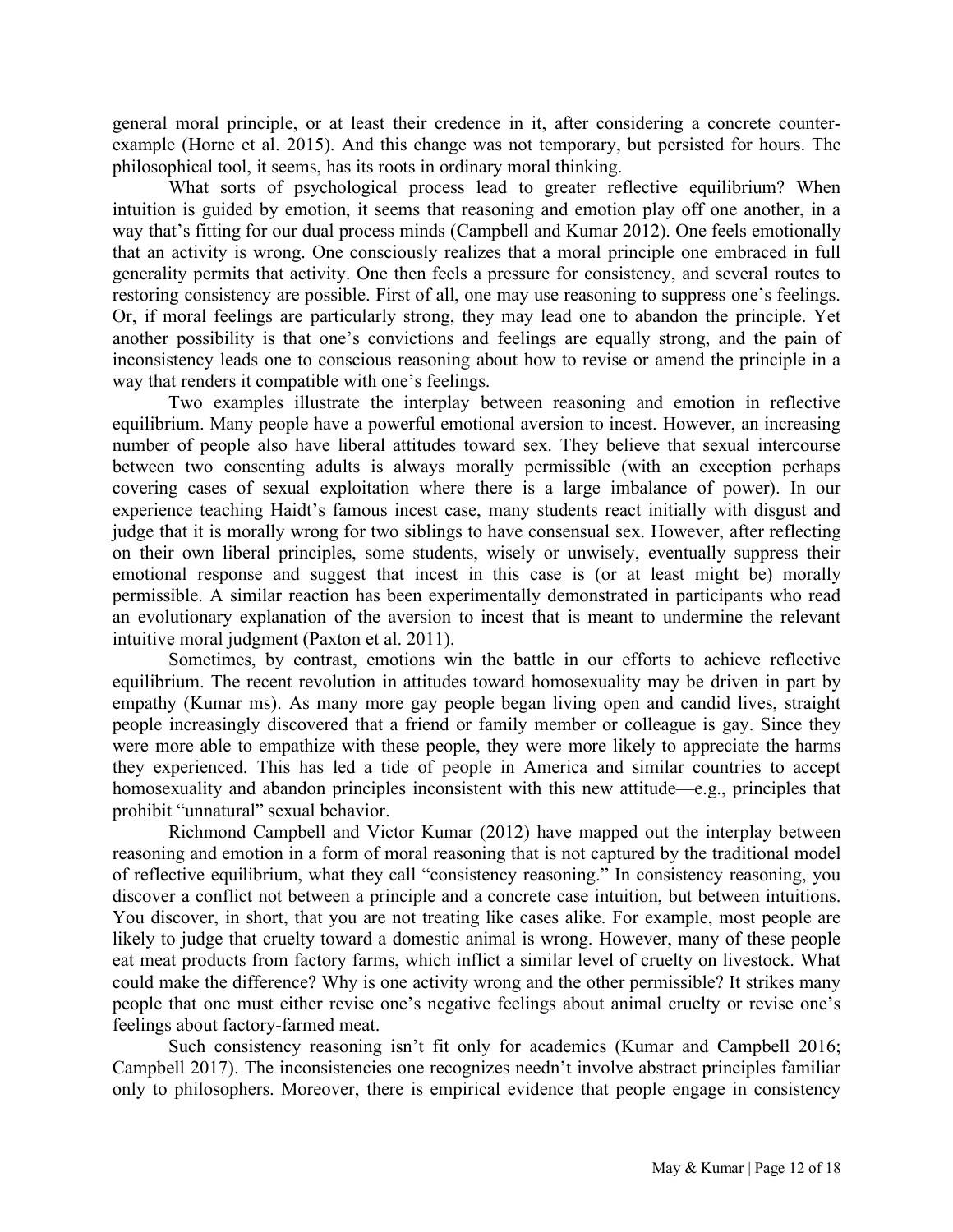reasoning about familiar trolley cases (Petrinovich and O'Neill 1996; Schwitzgebel and Cushman 2012). If it's wrong to push a large man off a footbridge, then why is it permissible to sacrifice the one for the five by flipping a switch? Campbell and Kumar argue that reasoning and emotion are engaged in a potentially recursive interplay in consistency reasoning. People have emotional reactions to particular cases. They consciously reason that there is an inconsistency. Sometimes they identify a morally irrelevant difference. But then this difference can be fed back into our intuitions.

To see how this process plays out, consider Peter Singer's (1972) famous example of consistency reasoning (see Campbell and Kumar 2012: 292-5 for further detail). Suppose you are walking by a shallow pond and you see a young child drowning. Intuitively, you feel anticipatory guilt at the prospect of doing nothing, even if saving the child required ruining your new suit. Singer, however, asks us to consider the plight of starving children in the third world. Many people feel that donating money goes above and beyond the call of duty, and that abstaining is not an occasion for guilt. But Singer argues that there is no morally relevant difference between the two cases. In both, one can save a life at a slight personal cost. If you are obligated to save drowning children, it seems you are also obligated to save starving children in the third world. Some critics suggest that there is a morally relevant difference here. You are the only one who can save the drowning child, while many other people are in a position to save starving children. Singer counters: imagine that there are several other people standing around the pond doing nothing. Singer predicts correctly that you would still feel guilt at the prospect of not helping. What this illustrates is the recursive nature of the interplay between reasoning and emotion: reasoning about morally relevant differences, initially prompted by emotional conflict, can feed back into emotional evaluation.

Philosophical argumentation is often an attempt to regiment ordinary capacities for moral reasoning. It is therefore a source for better understanding the interplay between reasoning and emotion among ordinary moral agents. Moral philosophy can guide research into how reasoning and emotion combine to engender moral rationality.

# **5. Conclusion**

We draw two main conclusions. First, on a fair and plausible characterization of reasoning and emotion, they are both integral to moral judgment. In particular, when our moral beliefs undergo changes over long periods of time, there is ample space for both reasoning and emotion to play an iterative role. Second, it's difficult to cleave reasoning from emotional processing. When the two affect moral judgment, especially across time, their interplay can make it artificial or fruitless to impose a division, even if a distinction can still be drawn between inference and valence in information processing.

To some degree, our conclusions militate against extreme characterizations of the rationalism-sentimentalism divide. However, the debate is best construed as a question about which psychological process is more fundamental or essential to distinctively moral cognition. The answer still affects both theoretical and practical problems, such as how to make artificial intelligence capable of moral judgment. At the moment, the more nuanced dispute is difficult to adjudicate, but it may be addressed by further research and theorizing.

Our conclusions also suggest limitations on some traditional threats to moral knowledge. Some skeptics, for example, contend that we can't possibly know right from wrong because moral judgment is a mere matter of non-cognitive feelings. Other skeptics attempt to debunk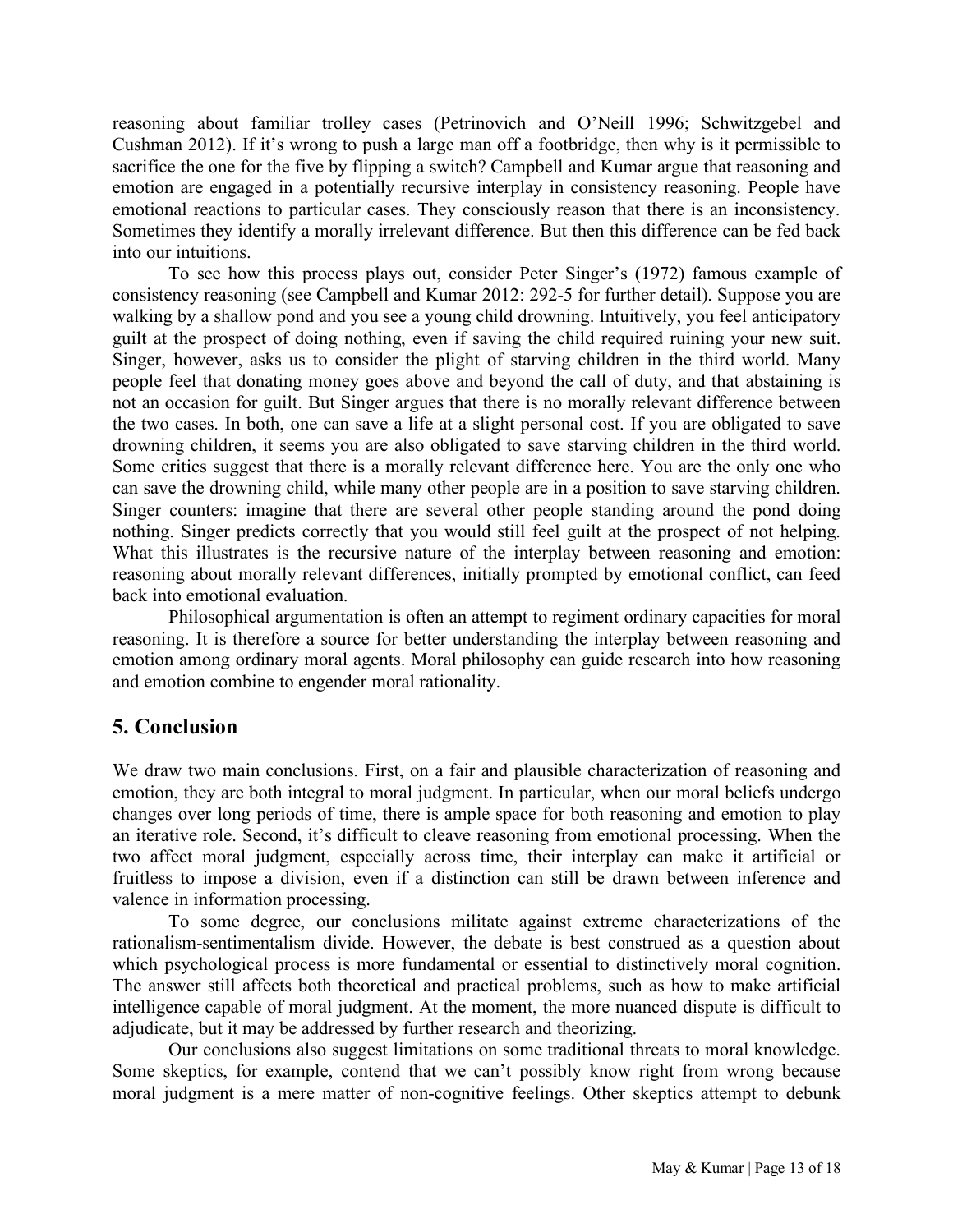commonsense ethical intuitions, which are allegedly based on brute emotional responses. Such skeptical arguments are in danger of oversimplifying the nature of moral cognition. The processes that generate one's moral beliefs are often automatic and difficult to identify or articulate, but this does not imply that they are unsophisticated. So we may have cause to be more optimistic about the possibility of moral knowledge, even among people who don't regularly reflect on moral dilemmas.

Nevertheless, as we've highlighted, a mental process can involve reasoning or affective information processing without being reasonable or rational. Moral cognition is subject to the same sorts of biases that affect cognition generally. Our conclusions suggest that the way to attain and maintain moral knowledge will require improving both reasoning and emotion. Indiscriminately making people more compassionate or disgust-sensitive, independent of reasoning, would be disastrous. Similarly, improving reasoning without regard to emotional response may lead to clever rationalizations of immorality. Ethical architects aiming to nudge people toward better moral thinking would be wise to consider the interplay between reason and emotion.

# **References**

- Aharoni, E., Sinnott-Armstrong, W., & Kiehl, K. A. (2012). Can psychopathic offenders discern moral wrongs? A new look at the moral/conventional distinction. *Journal of Abnormal Psychology*, 121(2), 484–497.
- Batson, C. D., Thompson, E. R., Seuferling, G., Whitney, H., & Strongman, J. A. (1999). Moral hypocrisy: appearing moral to oneself without being so. *Journal of Personality and Social Psychology*, 77(3), 525–537.
- Blair, R. J. R. (1995). A cognitive developmental approach to morality: investigating the psychopath. *Cognition*, 57, 1–29.
- Blair, R. J. R. (1997). Moral Reasoning and the Child with Psychopathic Tendencies. *Personality and Individual Differences*, 22: 731-9.
- Blair, R. J. R., Jones, L., Clark, F., & Smith, M. 1995. Is the Psychopath 'Morally Insane'? *Personality and Individual Differences*, 19 (5): 741-52.
- Campbell, R. (2017). Learning from Moral Inconsistency. *Cognition* 167, 46–57.
- Campbell, R., & Kumar, V. (2012). Moral Reasoning on the Ground. *Ethics*, 122(2), 273–312.
- Chapman, H. A., & Anderson, A. K. (2013). Things Rank and Gross in Nature. *Psychological Bulletin*, 139(2), 300–327.
- Craigie, J. (2011). Thinking and feeling: Moral deliberation in a dual-process framework. *Philosophical Psychology*, 24(1), 53–71.
- Crockett, M. J. (2013). Models of morality. *Trends in Cognitive Sciences*, 17(8), 363–366.
- Cushman, F. A., Young, L. L., & Hauser, M. D. (2006). The Role of Conscious Reasoning and Intuition in Moral Judgment: Testing Three Principles of Harm, *Psychological Science*, 17(12), 1082–1089.
- Damasio, A. R. (1994). *Descartes' Error: Emotion, Reason, and the Human Brain*. New York: Avon Books.
- Dwyer, S. (2009). Moral Dumbfounding and the Linguistic Analogy. *Mind & Language*, 24(3), 274–296.
- Feltz, A. & May, J. (2017). The Means/Side-Effect Distinction in Moral Cognition: A Meta-Analysis. *Cognition* 166: 314–327.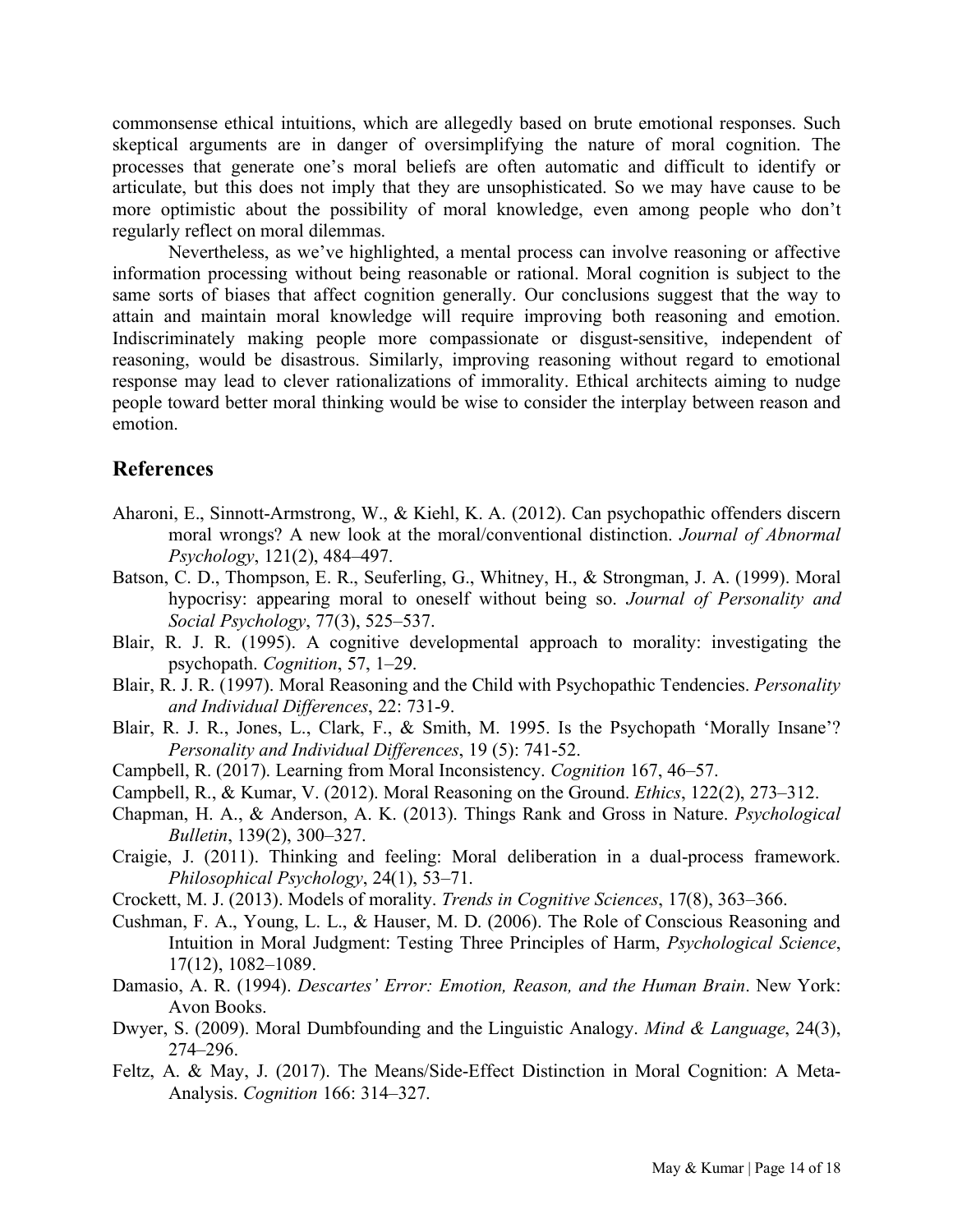- Fessler, D. M. T., Arguello, A. P., Mekdara, J. M., & Macias, R. (2003). Disgust sensitivity and meat consumption: a test of an emotivist account of moral vegetarianism. *Appetite*, 41(1), 31–41.
- Gray, K., Young, L., & Waytz, A. (2012). Mind perception is the essence of morality. *Psychological Inquiry*, 23(2), 101-124.
- Greene, J. D. (2008). The Secret Joke of Kant's Soul. In W. Sinnott-Armstrong (Ed.), *Moral Psychology*, Vol. 3. MIT Press.
- Greene, J. D. (2014). Beyond Point-and-Shoot Morality. *Ethics*, 124(4), 695–726.
- Haidt, J. (2001). The Emotional Dog and Its Rational Tail. *Psychological Review*, 108(4), 814– 834.
- Haidt, J., Koller, S. H., & Dias, M. G. (1993). Affect, Culture, and Morality, or Is It Wrong to Eat Your Dog. *Journal of Personality and Social Psychology*, 65(4), 613–628.
- Hauser, M. D., Cushman, F. A., Young, L. L., Kang-Xing Jin, R., & Mikhail, J. (2007). A Dissociation Between Moral Judgments and Justifications. *Mind & Language*, 22(1), 1– 21.
- Helzer, E. G., & Pizarro, D. A. (2011). Dirty liberals! Reminders of physical cleanliness influence moral and political attitudes. *Psychological science*, 22(4), 517-522.
- Horgan, T., & Timmons, M. (2007). Morphological Rationalism and the Psychology of Moral Judgment. *Ethical Theory and Moral Practice* 10(3), 279–295.
- Horne, Z., Powell, D., & Hummel, J. (2015). A Single Counterexample Leads to Moral Belief Revision. *Cognitive Science*, 39(8), 1950–1964.
- Huebner, B. (2015). Do Emotions Play a Constitutive Role in Moral Cognition? *Topoi*, 34(2), 427–440.
- Inbar, Y., & Pizarro, D. A. (2014). Pollution and Purity in Moral and Political Judgment. In J. C. Wright & H. Sarkissian (Eds.), *Advances in Experimental Moral Psychology*. Bloomsbury.
- Inbar, Y., Pizarro, D. A., & Bloom, P. (2009). Conservatives are more easily disgusted than liberals, *Cognition and Emotion*, 23(4), 714–725.
- Kahane, G., Everett, J. A. C., Earp, B. D., Farias, M., & Savulescu, J. (2015). "Utilitarian" judgments in sacrificial moral dilemmas do not reflect impartial concern for the greater good. *Cognition*, 134(C), 193–209.
- Kahane, G., Wiech, K., Shackel, N., Farias, M., Savulescu, J., & Tracey, I. (2012). The neural basis of intuitive and counterintuitive moral judgment. *Social Cognitive and Affective Neuroscience*, 7(4), 393–402.
- Kahneman, D. (2011). *Thinking, Fast and Slow*. New York: Farrar, Straus, and Giroux.
- Kauppinen, A. (2013). A Humean theory of moral intuition. *Canadian Journal of Philosophy*, 43(3), 360–381.
- Kelly, D. R. (2011). *Yuck! The Nature and Moral Significance of Disgust*. Cambridge, MA: MIT Press.
- Kennett, J., & Fine, C. (2009). Will the Real Moral Judgment Please Stand Up? *Ethical Theory and Moral Practice*, 12(1), 77–96.
- Kohlberg, L. (1973). The Claim to Moral Adequacy of a Highest Stage of Moral Judgment. *Journal of Philosophy*, 70(18), 630–646.
- Kumar, V. (2016a). Psychopathy and Internalism. *Canadian Journal of Philosophy*, 46: 318-45.
- Kumar, V. (2016b). The Empirical Identity of Moral Judgement. *Philosophical Quarterly* 66(265): 783-804.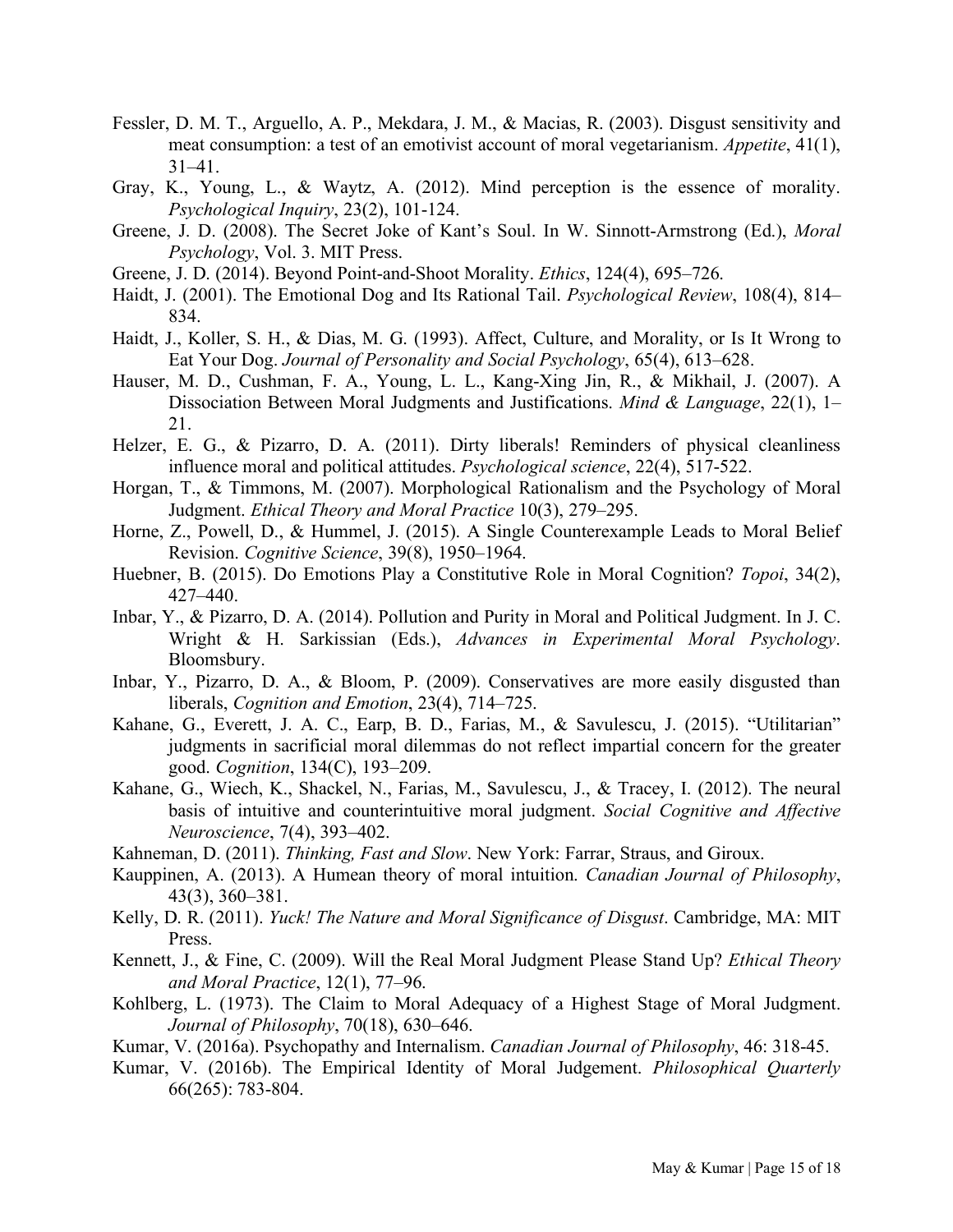- Kumar, V. (2017a). Foul Behavior. *Philosophers' Imprint* 17: 1-17.
- Kumar, V. (2017b). Moral Vindications. *Cognition* 167, 124-134.
- Kumar, V. (ms). The Weight of Empathy.
- Kumar, V. & Campbell. (2016). Honor and Moral Revolution. *Ethical Theory and Moral Practice*, 19: 147-59.
- Kumar, V. & Campbell, R. (ms). *Why We Are Moral: The Evolutionary Foundations of Moral Progress*.
- Kumar, V. & May, J. (forthcoming). How to Debunk Moral Beliefs. J. Suikkanen & A. Kauppinen (eds.), *The New Methods of Ethics*.
- Kunda, Z. (1990). The Case for Motivated Reasoning. *Psychological Bulletin*, 108(3), 480–498.
- Landy, J. F., & Goodwin, G. P. (2015). Does Incidental Disgust Amplify Moral Judgment? A Meta-Analytic Review of Experimental Evidence, *Perspectives on Psychological Science*, 10(4), 518–536.
- Mallon, R., & Nichols, S. (2010). Rules. In J. Doris et al. (eds.), *The Moral Psychology Handbook*. Oxford University Press.
- Mikhail, J. (2011). *Elements of Moral Cognition*. Cambridge: Cambridge University Press.
- May, J. (2014a). Does Disgust Influence Moral Judgment? *Australasian Journal of Philosophy*, 92(1), 125–141.
- May, J. (2014b). Moral Judgment and Deontology, *Philosophy Compass* 9(11), 745–755.
- May, J. (2018). *Regard for Reason in the Moral Mind*. Oxford University Press.
- Morrow, D. (2009). Moral psychology and the "Mencian creature." *Philosophical Psychology*, 22(3), 281–304.
- Nichols, S. (2004). *Sentimental Rules*. Oxford University Press.
- Nussbaum, M. C. (2004). *Hiding from Humanity*. Princeton University Press.
- Paxton, J. M., Ungar, L., & Greene, J. D. (2011). Reflection and Reasoning in Moral Judgment. *Cognitive Science*, 36(1), 163–177.
- Petrinovich, L., & O'Neill, P. (1996). Influence of wording and framing effects on moral intuitions. *Ethology and Sociobiology*, 17(3), 145–171.
- Prinz, J. J. (2007). *The Emotional Construction of Morals*. Oxford University Press.
- Railton, P. (2014). The Affective Dog and Its Rational Tale: Intuition and Attunement. *Ethics*, 124(4), 813–859.
- Rawls, J. (1971). *A Theory of Justice*. Harvard University Press.
- Roskies, A. L. (2003). Are Ethical Judgments Intrinsically Motivational? Lessons From "Acquired Sociopathy." *Philosophical Psychology*, 16(1), 51–66.
- Royzman, E. B., Kim, K., & Leeman, R. F. (2015). The curious tale of Julie and Mark: Unraveling the moral dumbfounding effect. *Judgment and Decision Making*, 10(4), 296– 313.
- Royzman, E. B., Leeman, R. F., & Baron, J. (2009). Unsentimental ethics: Towards a contentspecific account of the moral–conventional distinction. *Cognition*, 112(1), 159–174.
- Rozin, P., Markwith, M., & Stoess, C. (1997). Moralization and becoming a vegetarian: The transformation of preferences into values and the recruitment of disgust, *Psychological Science*, 8(2), 67–73.
- Rozin, P., & Singh, L. (1999). The Moralization of Cigarette Smoking in the United States. *Journal of Consumer Psychology*, 8(3), 321–337.
- Saltzstein, H. D., & Kasachkoff, T. (2004). Haidt's Moral Intuitionist Theory: A Psychological and Philosophical Critique. *Review of General Psychology*, 8(4), 273–282.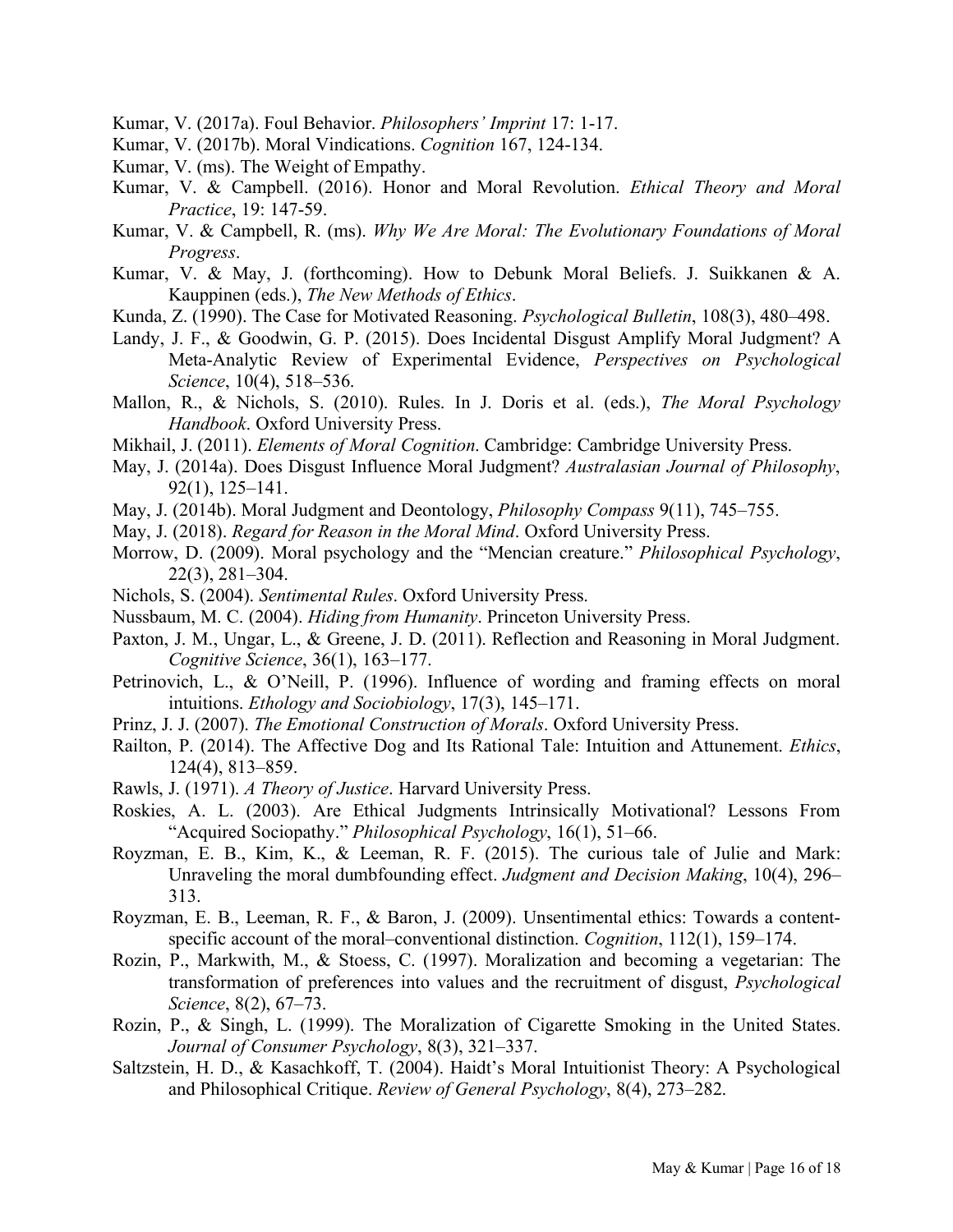Sauer, H. (2017). *Moral Judgments as Educated Intuitions*. MIT Press.

- Saver, J. L., & Damasio, A. R. (1991). Preserved access and processing of social knowledge in a patient with acquired sociopathy due to ventromedial frontal damage. *Neuropsychologia*, 29(12), 1241–1249.
- Schnall, S., Haidt, J., Clore, G. L., & Jordan, A. H. (2008). Disgust as Embodied Moral Judgment. *Personality and Social Psychology Bulletin*, 34(8), 1096–1109.
- Schwitzgebel, E., & Cushman, F. A. (2012). Expertise in Moral Reasoning? *Mind & Language*, 27(2), 135–153.
- Seidel, A., & Prinz, J. J. (2013a). Mad and glad: Musically induced emotions have divergent impact on morals. *Motivation and Emotion*, 37(3), 629–637.
- Seidel, A., & Prinz, J. J. (2013b). Sound morality: Irritating and icky noises amplify judgments in divergent moral domains. *Cognition*, 127(1), 1–5.
- Singer, Peter (1972). Famine, Affluence, & Morality. *Philosophy & Public Affairs*, 1(3), 229– 243.
- Stewart, B. D., & Payne, B. K. (2008). Bringing automatic stereotyping under control: implementation intentions as efficient means of thought control. *Personality and Social Psychology Bulletin*, 34(10), 1332–1345.
- Taber-Thomas, B. C., Asp, E. W., Koenigs, M., Sutterer, M., Anderson, S. W., & Tranel, D. (2014). Arrested development: early prefrontal lesions impair the maturation of moral judgement. *Brain*, 137(4), 1254–1261.
- Wheatley, T., & Haidt, J. (2005). Hypnotic Disgust Makes Moral Judgments More Severe. *Psychological Science*, 16(10), 780–784.
- Yoder, K. J., & Decety, J. (2014). Spatiotemporal neural dynamics of moral judgment: A highdensity ERP study. *Neuropsychologia*, 60, 39–45.
- Young, L. L., Camprodon, J. A., Hauser, M. D., Pascual-Leone, A., & Saxe, R. (2010). Disruption of the right temporoparietal junction with transcranial magnetic stimulation reduces the role of beliefs in moral judgments. *Proceedings of the National Academy of Sciences*, 107(15), 6753–6758.
- Young, L. L., Cushman, F. A., Hauser, M. D., & Saxe, R. (2007). The Neural Basis of the Interaction between Theory of Mind and Moral Judgment. *Proceedings of the National Academy of Sciences*, 104(20), 8235–8240.

## **Further Readings**

Glenn, A. L., & Raine, A. (2014). *Psychopathy*. New York University Press.

Greene, J. (2013). *Moral Tribes: Emotion, Reason, and the Gap Between Us and Them*. Penguin.

- Helion, C., & Pizarro, D. A. (2014). "Beyond Dual-Processes: The Interplay of Reason and Emotion in Moral Judgment." In *Handbook of Neuroethics*, ed. by J. Clausen & N. Levy. Dordrecht: Springer Netherlands.
- Liao, S. M. (ed.) (2016). *Moral Brains: The Neuroscience of Morality*. Oxford University Press.
- Maibom, H. L. (2010). "What Experimental Evidence Shows Us about the Role of Emotions in Moral Judgement." *Philosophy Compass*, 5(11), 999–1012.
- Moll, J., Zahn, R., de Oliveira-Souza, R., Krueger, F., & Grafman, J. (2005). "The Neural Basis of Human Moral Cognition." *Nature Reviews Neuroscience* 6(10), 799-809.